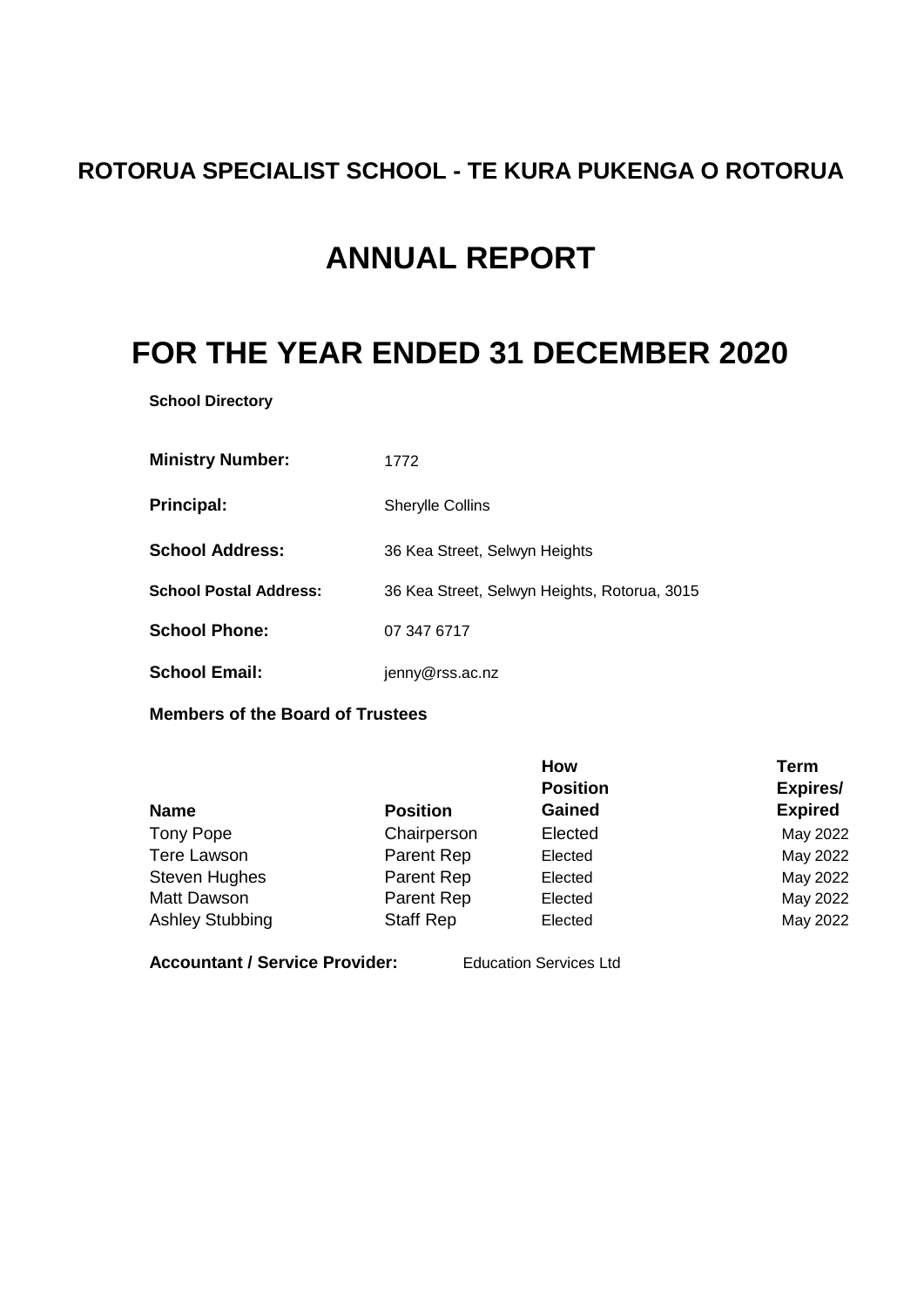# **ROTORUA SPECIALIST SCHOOL - TE KURA PUKENGA O ROTORUA**

Annual Report - For the year ended 31 December 2020

# **Index**

#### **Page Statement**

# **Financial Statements**

- 1 Statement of Responsibility
- 2 Statement of Comprehensive Revenue and Expense
- 3 Statement of Changes in Net Assets/Equity
- 4 Statement of Financial Position
- 5 Statement of Cash Flows
- 6 12 Statement of Accounting Policies
- 13 21 Notes to the Financial Statements

# **Other Information**

Analysis of Variance

Kiwisport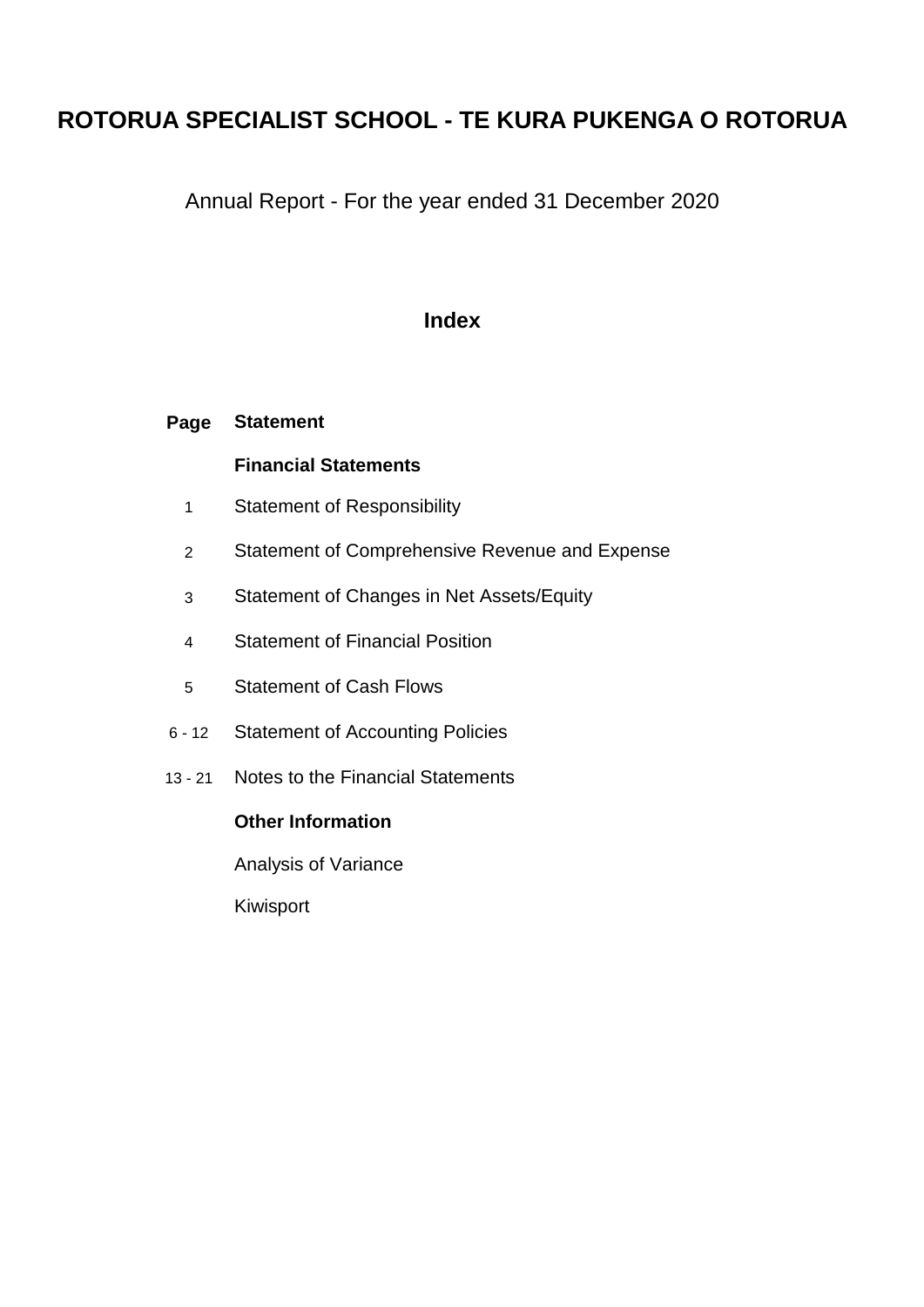# Rotorua Specialist School - Te Kura Pukenga o Rotorua

# **Statement of Responsibility**

For the year ended 31 December 2020

The Board of Trustees accepts responsibility for the preparation of the annual financial statements and the judgements used in these financial statements.

The management (including the principal and others as directed by the Board) accepts responsibility for establishing and maintaining a system of internal controls designed to provide reasonable assurance as to the integrity and reliability of the school's financial reporting.

It is the opinion of the Board and management that the annual financial statements for the financial vear ended 31 December 2020 fairly reflects the financial position and operations of the school.

The School's 2020 financial statements are authorised for issue by the Board.

Anthony James Pope

of Board Chairperson Signature

102/2022  $\overline{Date}$ 

<u>Sherylle</u> (Sherie) Ann Collins

 $-02 - 2022$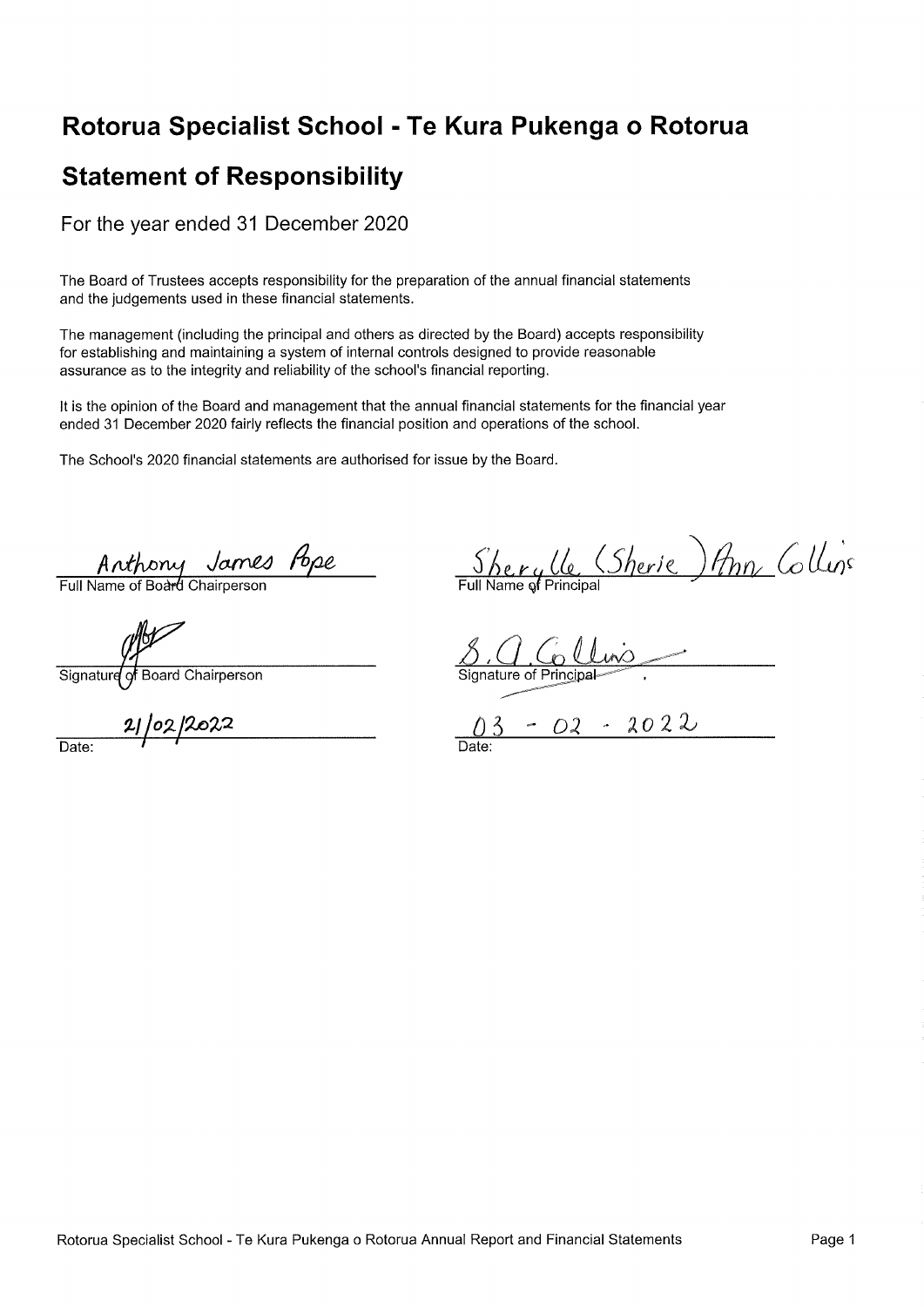# **Rotorua Specialist School - Te Kura Pukenga o Rotorua Statement of Comprehensive Revenue and Expense**

For the year ended 31 December 2020

|                                                      |                | 2020                | 2020<br><b>Budget</b> | 2019         |
|------------------------------------------------------|----------------|---------------------|-----------------------|--------------|
|                                                      | <b>Notes</b>   | <b>Actual</b><br>\$ | (Unaudited)<br>\$     | Actual<br>\$ |
| Revenue                                              |                |                     |                       |              |
| <b>Government Grants</b>                             | $\frac{2}{3}$  | 4,296,089           | 3,290,020             | 3,504,826    |
| <b>Locally Raised Funds</b>                          |                | 45,087              | 30,000                | 22,746       |
| Interest income                                      |                | 14,805              | 10,000                | 11,850       |
| Gain on Sale of Property, Plant and Equipment        |                | 3,478               |                       | 5,846        |
|                                                      |                | 4,359,459           | 3,330,020             | 3,545,268    |
| <b>Expenses</b>                                      |                |                     |                       |              |
| <b>Locally Raised Funds</b>                          | 3              | 15,316              | 19,500                | 23,456       |
| Learning Resources                                   | 4              | 3,486,088           | 2,845,570             | 2,977,623    |
| Administration                                       | 5              | 248,410             | 163,090               | 166,454      |
| Finance                                              |                | 1,471               | 1,500                 | 1,665        |
| Property                                             | 6              | 205,575             | 232,506               | 219,345      |
| Depreciation                                         | $\overline{7}$ | 113,508             | 72,021                | 87,079       |
| Loss on Disposal of Property, Plant and Equipment    |                |                     |                       | 113          |
|                                                      |                | 4,070,368           | 3,334,187             | 3,475,735    |
| Net Surplus / (Deficit) for the year                 |                | 289,091             | (4, 167)              | 69,533       |
| Other Comprehensive Revenue and Expenses             |                |                     |                       |              |
| Total Comprehensive Revenue and Expense for the Year |                | 289,091             | (4, 167)              | 69,533       |

The above Statement of Comprehensive Revenue and Expense should be read in conjunction with the accompanying notes which form part of these financial statements.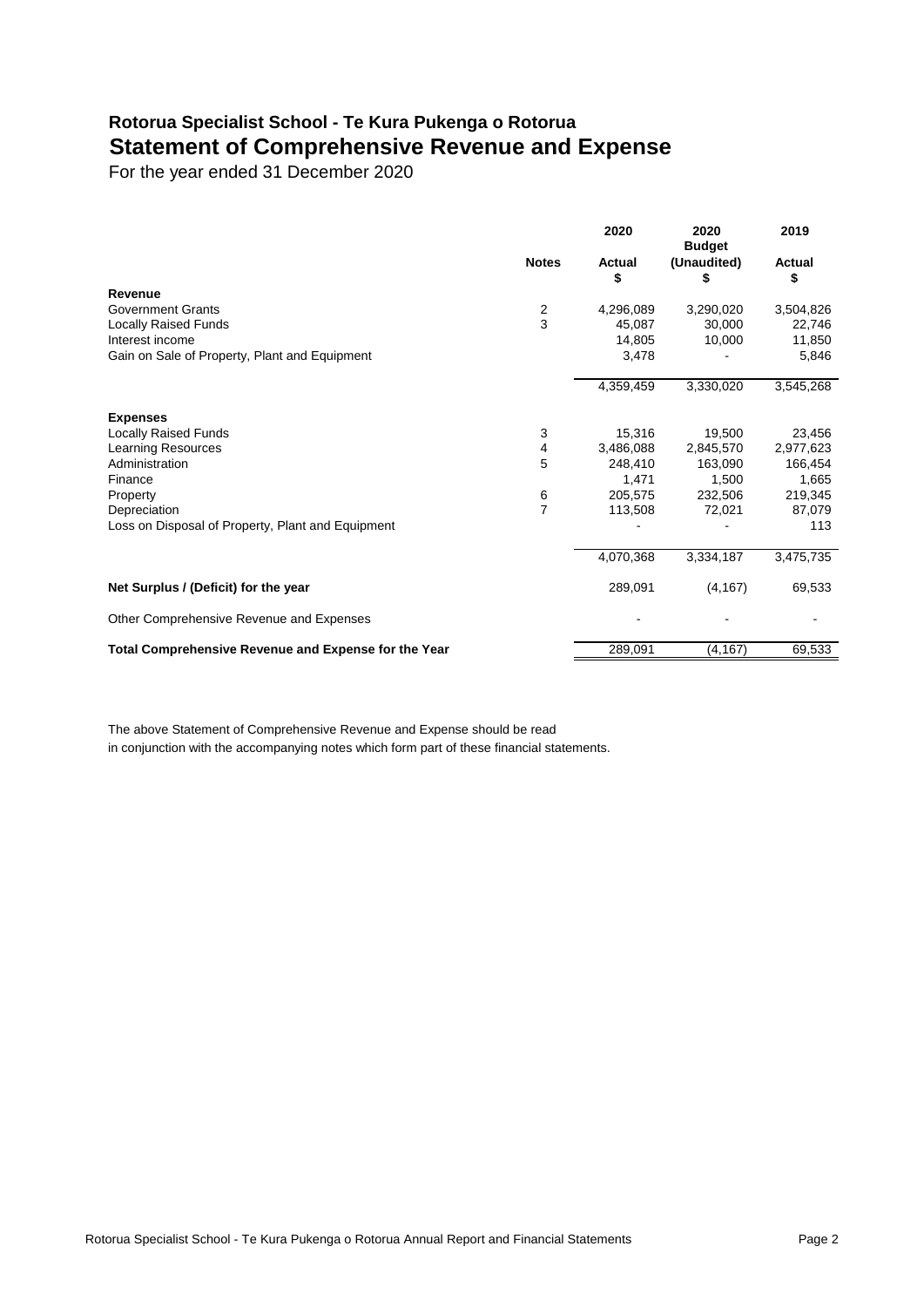# **Rotorua Specialist School - Te Kura Pukenga o Rotorua Statement of Changes in Net Assets/Equity**

For the year ended 31 December 2020

| 1,190,430<br><b>Balance at 1 January</b><br>1,071,467<br>1,092,967<br>69,533<br>Total comprehensive revenue and expense for the year<br>289,091<br>(4, 167)<br>Capital Contributions from the Ministry of Education<br>Contribution - Furniture and Equipment Grant<br>8,531<br>27,930 |                                                                         | <b>Notes</b> | Actual<br>2020<br>\$ | <b>Budget</b><br>(Unaudited)<br>2020<br>\$ | Actual<br>2019<br>\$ |
|----------------------------------------------------------------------------------------------------------------------------------------------------------------------------------------------------------------------------------------------------------------------------------------|-------------------------------------------------------------------------|--------------|----------------------|--------------------------------------------|----------------------|
|                                                                                                                                                                                                                                                                                        |                                                                         |              |                      |                                            |                      |
|                                                                                                                                                                                                                                                                                        |                                                                         |              |                      |                                            |                      |
|                                                                                                                                                                                                                                                                                        |                                                                         |              |                      |                                            |                      |
|                                                                                                                                                                                                                                                                                        | Adjustment to Accumulated surplus/(deficit) from adoption of PBE IFRS 9 |              |                      |                                            |                      |
| 21<br>1,488,052<br><b>Equity at 31 December</b><br>1,067,300<br>1,190,430                                                                                                                                                                                                              |                                                                         |              |                      |                                            |                      |
|                                                                                                                                                                                                                                                                                        |                                                                         |              |                      |                                            |                      |
| <b>Retained Earnings</b><br>1,488,052<br>1,067,300<br>1,190,430                                                                                                                                                                                                                        |                                                                         |              |                      |                                            |                      |
| 1,488,052<br>1,067,300<br>1,190,430<br><b>Equity at 31 December</b>                                                                                                                                                                                                                    |                                                                         |              |                      |                                            |                      |

The above Statement of Changes in Net Assets/Equity should be read in conjunction with the accompanying notes which form part of these financial statements.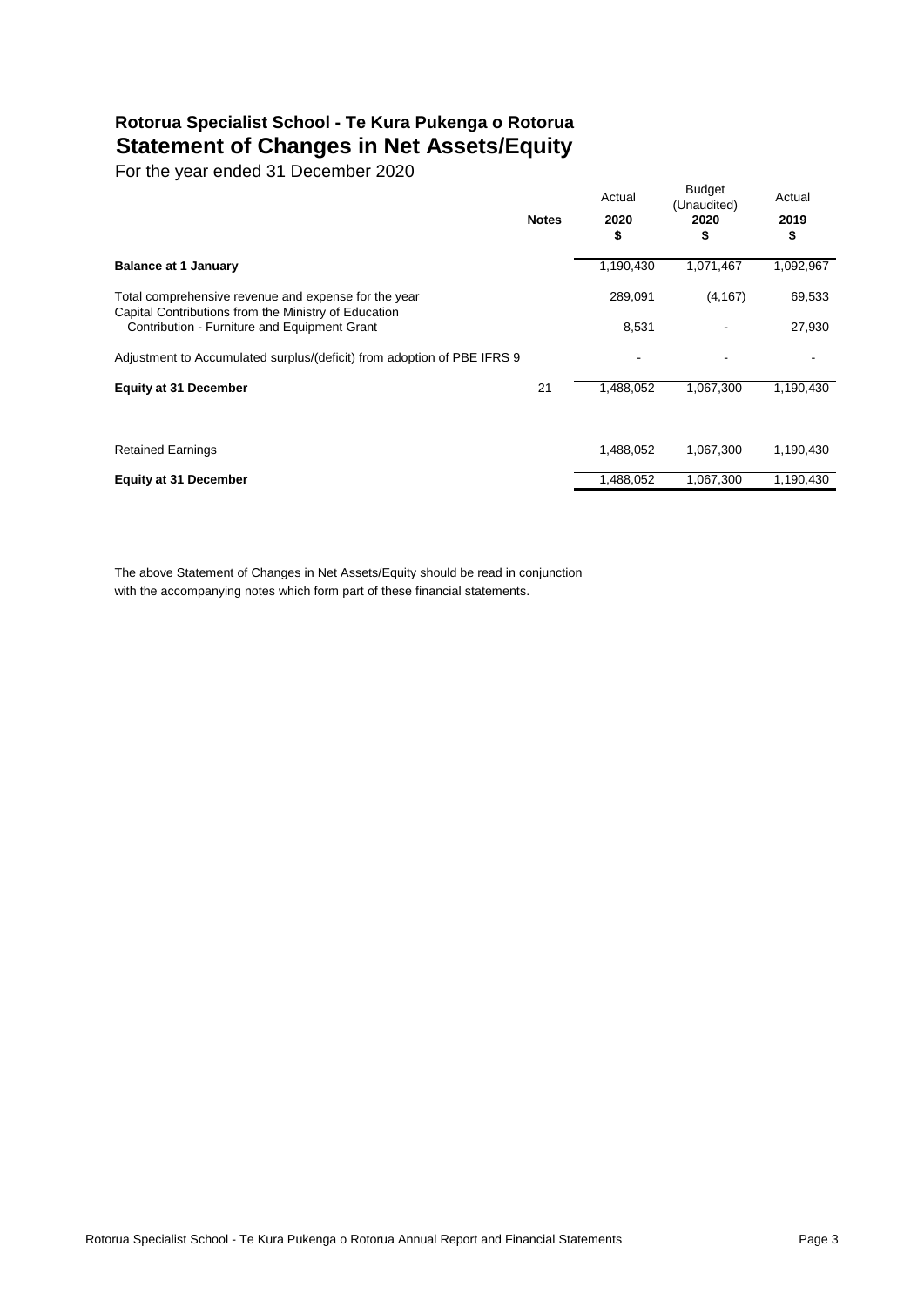# **Rotorua Specialist School - Te Kura Pukenga o Rotorua Statement of Financial Position**

As at 31 December 2020

|                                           |              | 2020          | 2020<br><b>Budget</b> | 2019          |
|-------------------------------------------|--------------|---------------|-----------------------|---------------|
|                                           | <b>Notes</b> | <b>Actual</b> | (Unaudited)           | <b>Actual</b> |
| <b>Current Assets</b>                     |              | \$            | \$                    | \$            |
| Cash and Cash Equivalents                 | 8            | 431,375       | 189,422               | (46, 535)     |
| <b>Accounts Receivable</b>                | 9            | 253,402       | 243,590               | 222,801       |
| <b>GST Receivable</b>                     |              | 1,911         | 10,621                | 11,957        |
| Prepayments                               |              | 3,677         | 1,952                 | 1,724         |
| Investments                               | 10           | 503,432       | 280,474               | 490,953       |
| Funds owed for Capital Works Projects     | 15           |               |                       | 6,509         |
|                                           |              | 1,193,797     | 726,059               | 687,409       |
| <b>Current Liabilities</b>                |              |               |                       |               |
| <b>Accounts Payable</b>                   | 12           | 200,879       | 135,322               | 155,786       |
| Provision for Cyclical Maintenance        | 13           | 19,432        |                       |               |
| Finance Lease Liability - Current Portion | 14           | 8,606         | 7,903                 | 9,545         |
| Funds held for Capital Works Projects     | 15           | 115,628       |                       |               |
|                                           |              | 344,545       | 143,225               | 165,331       |
| <b>Working Capital Surplus/(Deficit)</b>  |              | 849,252       | 582,834               | 522,078       |
| <b>Non-current Assets</b>                 |              |               |                       |               |
| Property, Plant and Equipment             | 11           | 646,304       | 513,651               | 698,184       |
|                                           |              | 646,304       | 513,651               | 698,184       |
| <b>Non-current Liabilities</b>            |              |               |                       |               |
| Provision for Cyclical Maintenance        | 13           | 3,436         | 22,869                | 20,280        |
| Finance Lease Liability                   | 14           | 4,068         | 6,316                 | 9,552         |
|                                           |              | 7,504         | 29,185                | 29,832        |
| <b>Net Assets</b>                         |              | 1,488,052     | 1,067,300             | 1,190,430     |
|                                           |              |               |                       |               |
| <b>Equity</b>                             |              | 1,488,052     | 1,067,300             | 1,190,430     |

The above Statement of Financial Position should be read in conjunction with the accompanying notes which form part of these financial statements.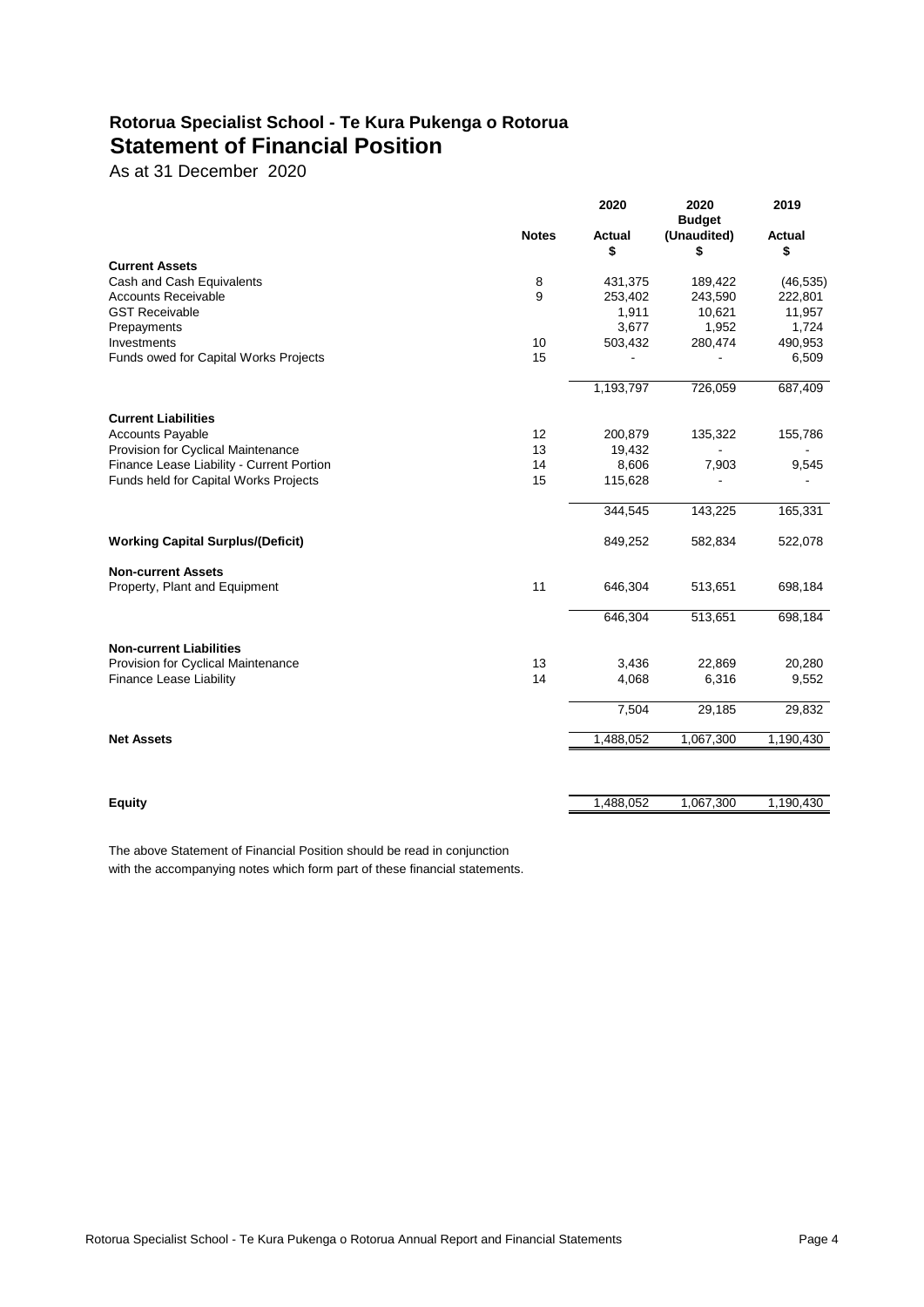# **Rotorua Specialist School - Te Kura Pukenga o Rotorua Statement of Cash Flows**

For the year ended 31 December 2020

|                                                                    |             | 2020         | 2020<br><b>Budget</b> | 2019         |
|--------------------------------------------------------------------|-------------|--------------|-----------------------|--------------|
|                                                                    | <b>Note</b> | Actual<br>\$ | (Unaudited)<br>S      | Actual<br>\$ |
| <b>Cash flows from Operating Activities</b>                        |             |              |                       |              |
| <b>Government Grants</b>                                           |             | 2,188,073    | 1,602,913             | 1,620,212    |
| <b>Locally Raised Funds</b>                                        |             | 45,087       | 30,000                | 54,699       |
| Goods and Services Tax (net)                                       |             | 10,046       |                       | (1, 336)     |
| Payments to Employees                                              |             | (93,055)     | (107,050)             | (98, 469)    |
| Payments to Suppliers                                              |             | (1,752,007)  | (1,733,580)           | (1,397,602)  |
| <b>Interest Paid</b>                                               |             | (1, 471)     | (1,500)               | (1,665)      |
| <b>Interest Received</b>                                           |             | 14,657       | 10,000                | 11,850       |
| Net cash from/(to) Operating Activities                            |             | 411,330      | (199, 217)            | 187,689      |
| <b>Cash flows from Investing Activities</b>                        |             |              |                       |              |
| Proceeds from Sale of Property Plant & Equipment (and Intangibles) |             | 3,478        |                       | 15,652       |
| Purchase of Property Plant & Equipment (and Intangibles)           |             | (51,600)     | (55,500)              | (317, 935)   |
| Purchase of Investments                                            |             | (12, 478)    |                       | (387, 707)   |
| Net cash from/(to) Investing Activities                            |             | (60, 600)    | (55,500)              | (689,990)    |
| <b>Cash flows from Financing Activities</b>                        |             |              |                       |              |
| Furniture and Equipment Grant                                      |             | 8,531        |                       | 27,930       |
| <b>Finance Lease Payments</b>                                      |             | (5, 188)     | (9,299)               | (5,607)      |
| <b>Funds Held for Capital Works Projects</b>                       |             | 123,837      |                       | (19,995)     |
| Net cash from/(to) Financing Activities                            |             | 127,180      | (9,299)               | 2,328        |
| Net increase/(decrease) in cash and cash equivalents               |             | 477,910      | (264, 016)            | (499, 973)   |
| Cash and cash equivalents at the beginning of the year             | 8           | (46, 535)    | 453,438               | 453,438      |
| Cash and cash equivalents at the end of the year                   | 8           | 431,375      | 189,422               | (46, 535)    |

The statement of cash flows records only those cash flows directly within the control of the School. This means centrally funded teachers' salaries and the use of land and buildings grant and expense have been excluded.

The above Cash Flow Statement should be read in conjunction with the accompanying notes which form part of these financial statements.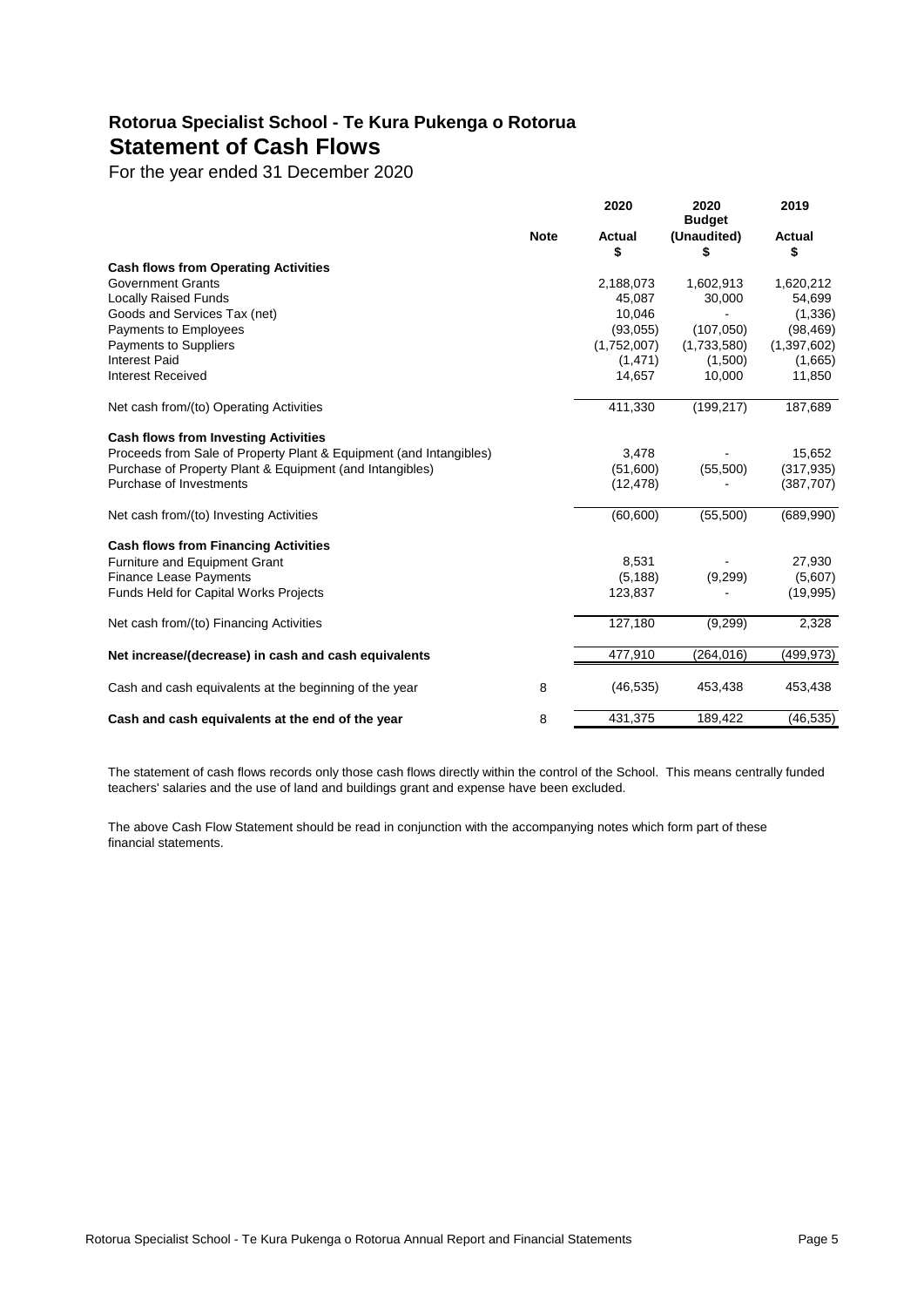# **Rotorua Specialist School - Te Kura Pukenga o Rot Notes to the Financial Statements For the year ended 31 December 2020**

# **1. Statement of Accounting Policies**

## **a) Reporting Entity**

Rotorua Specialist School - Te Kura Pukenga o Rotorua (the School) is a Crown entity as specified in the Crown Entities Act 2004 and a school as described in the Education and Training Act 2020. The Board of Trustees (the Board) is of the view that the School is a public benefit entity for financial reporting purposes.

# **b) Basis of Preparation**

# *Reporting Period*

The financial reports have been prepared for the period 1 January 2020 to 31 December 2020 and in accordance with the requirements of the Public Finance Act 1989.

# *Basis of Preparation*

The financial statements have been prepared on a going concern basis, and the accounting policies have been consistently applied throughout the period.

### *Financial Reporting Standards Applied*

The Education and Training Act 2020 requires the School, as a Crown entity, to prepare financial statements in accordance with generally accepted accounting practice. The financial statements have been prepared in accordance with generally accepted accounting practice in New Zealand, applying Public Sector Public Benefit Entity (PBE) Standards Reduced Disclosure Regime as appropriate to public benefit entities that qualify for Tier 2 reporting. The school is considered a Public Benefit Entity as it meets the criteria specified as "having a primary objective to provide goods and/or services for community or social benefit and where any equity has been provided with a view to supporting that primary objective rather than for financial return to equity holders".

# *PBE Accounting Standards Reduced Disclosure Regime*

The School qualifies for Tier 2 as the school is not publicly accountable and is not considered large as it falls below the expenditure threshold of \$30 million per year. All relevant reduced disclosure concessions have been taken.

# *Measurement Base*

The financial statements are prepared on the historical cost basis unless otherwise noted in a specific accounting policy.

# *Presentation Currency*

These financial statements are presented in New Zealand dollars, rounded to the nearest dollar.

#### *Specific Accounting Policies*

The accounting policies used in the preparation of these financial statements are set out below.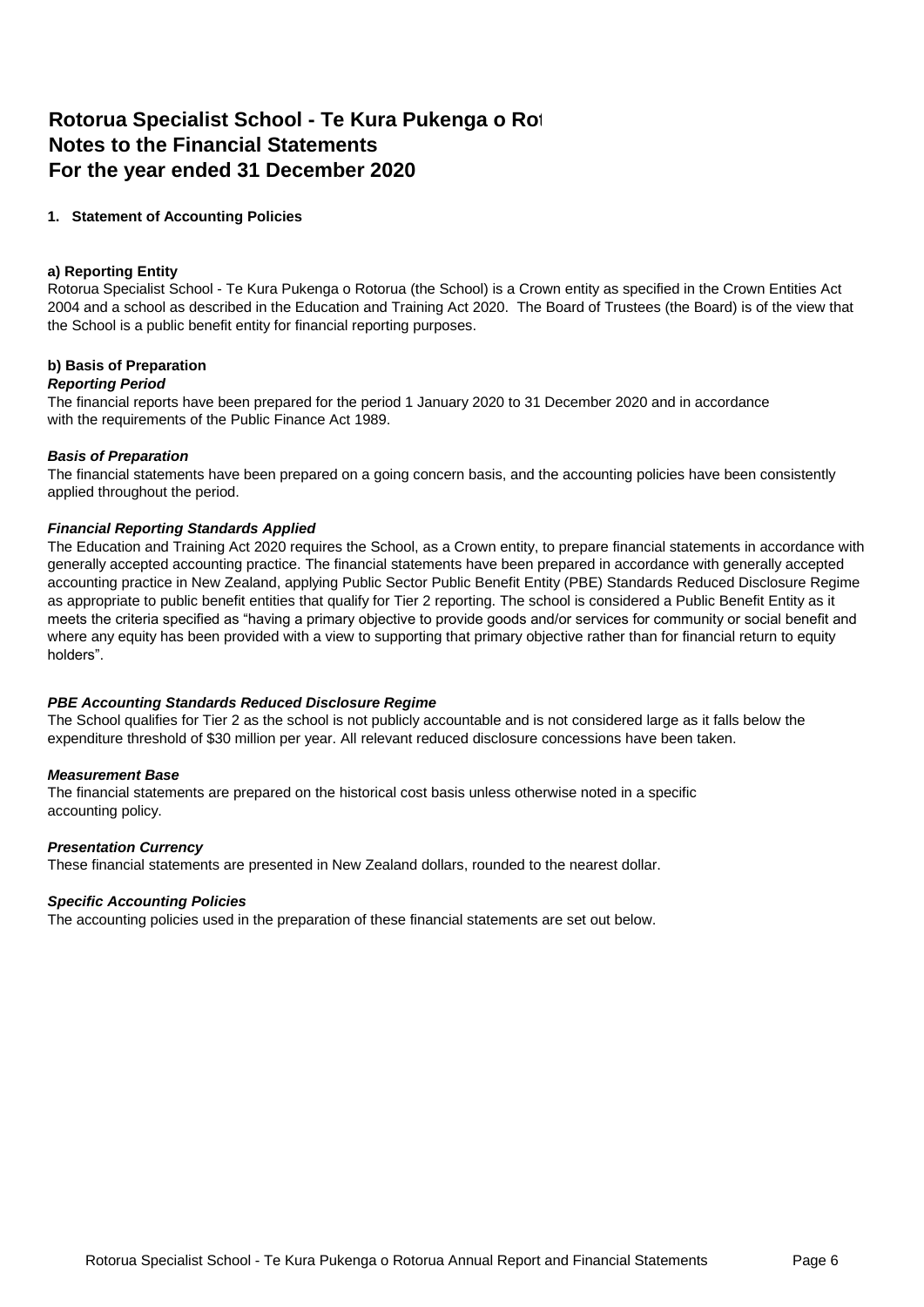# *Critical Accounting Estimates And Assumptions*

The preparation of financial statements requires management to make judgements, estimates and assumptions that affect the application of accounting policies and the reported amounts of assets, liabilities, revenue and expenses. Actual results may differ from these estimates.

Estimates and underlying assumptions are reviewed on an ongoing basis. Revisions to accounting estimates are recognised in the period in which the estimate is revised and in any future periods affected.

#### *Cyclical maintenance*

A school recognises its obligation to maintain the Ministry's buildings in a good state of repair as a provision for cyclical maintenance. This provision relates mainly to the painting of the school buildings. The estimate is based on the school's long term maintenance plan which is prepared as part of its 10 Year Property Planning process. During the year, the Board assesses the reasonableness of its 10 Year Property Plan on which the provision is based. Cyclical maintenance is disclosed at note 13.

### *Useful lives of property, plant and equipment*

The School reviews the estimated useful lives of property, plant and equipment at the end of each reporting date. The School believes that the estimated useful lives of the property, plant and equipment as disclosed in the Significant Accounting Policies are appropriate to the nature of the property, plant and equipment at reporting date. Property, plant and equipment is disclosed at note 11.

### *Critical Judgements in applying accounting policies*

Management has exercised the following critical judgements in applying accounting policies:

#### *Classification of leases*

Determining whether a lease is a finance lease or an operating lease requires judgement as to whether the lease transfers substantially all the risks and rewards of ownership to the school. Judgement is required on various aspects that include, but are not limited to, the fair value of the leased asset, the economic life of the leased asset, whether or not to include renewal options in the lease term, and determining an appropriate discount rate to calculate the present value of the minimum lease payments. Classification as a finance lease means the asset is recognised in the statement of financial position as property, plant, and equipment, whereas for an operating lease no such asset is recognised.

#### *Recognition of grants*

The School reviews the grants monies received at the end of each reporting period and whether any require a provision to carryforward amounts unspent. The School believes all grants received have been appropriately recognised as a liability if required. Government grants are disclosed at note 2.

# **c) Revenue Recognition**

#### *Government Grants*

The school receives funding from the Ministry of Education. The following are the main types of funding that the School receives;

Operational grants are recorded as revenue when the School has the rights to the funding, which is in the year that the funding is received.

Teachers salaries grants are recorded as revenue when the School has the rights to the funding in the salary period they relate to. The grants are not received in cash by the School and are paid directly to teachers by the Ministry of Education.

Use of land and buildings grants are recorded as revenue in the period the School uses the land and buildings. These are not received in cash by the School as they equate to the deemed expense for using the land and buildings which are owned by the Crown.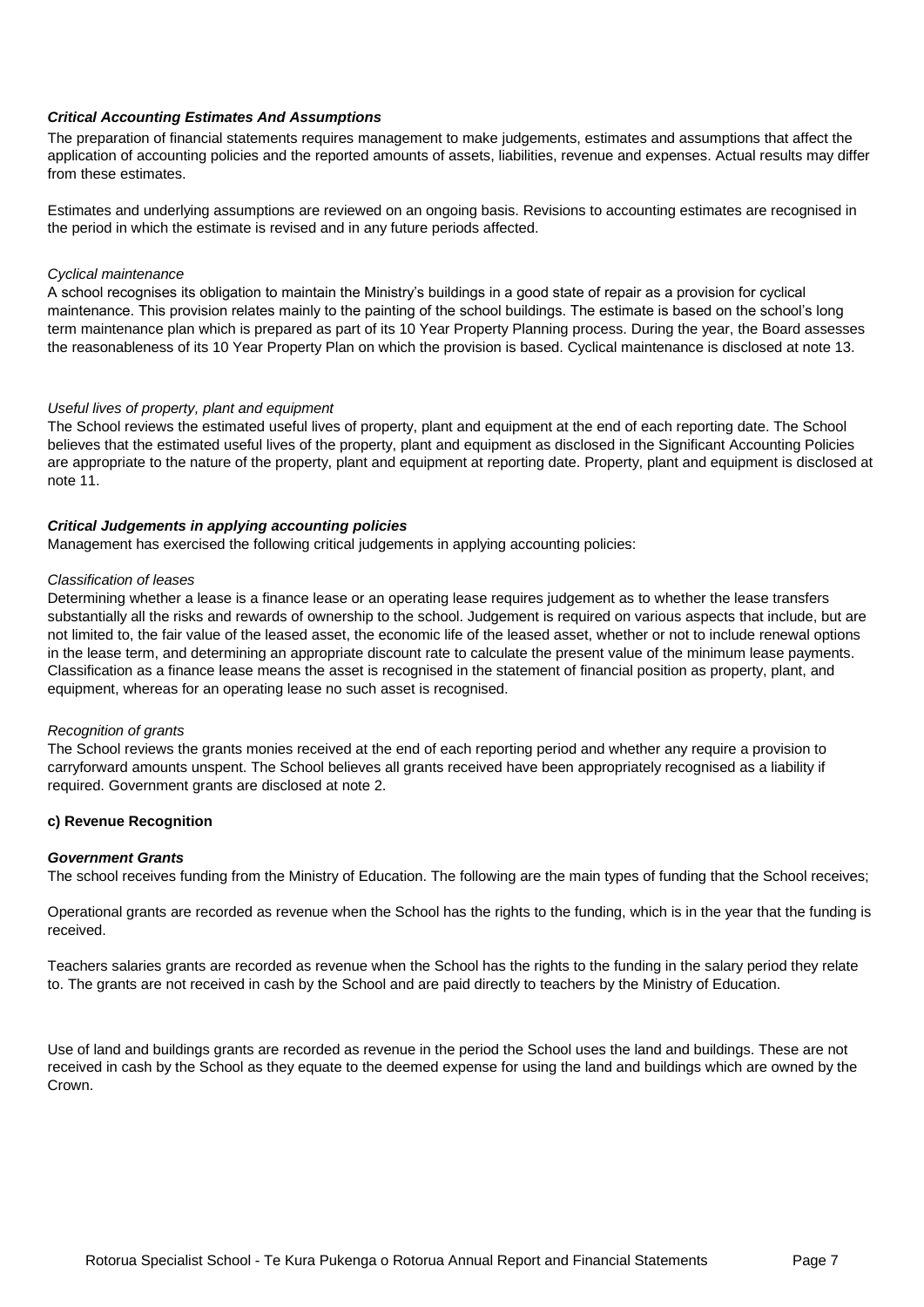## *Other Grants*

Other grants are recorded as revenue when the School has the rights to the funding, unless there are unfulfilled conditions attached to the grant, in which case the amount relating to the unfulfilled conditions is recognised as a liability and released to revenue as the conditions are fulfilled.

#### *Donations, Gifts and Bequests*

Donations, gifts and bequests are recorded as revenue when their receipt is formally acknowledged by the School.

#### *Interest Revenue*

Interest Revenue earned on cash and cash equivalents and investments is recorded as revenue in the period it is earned.

# **d) Use of Land and Buildings Expense**

The property from which the School operates is owned by the Crown and managed by the Ministry of Education on behalf of the Crown. The School's use of the land and buildings as occupant is based on a property occupancy document as gazetted by the Ministry. The expense is based on an assumed market rental yield on the value of land and buildings as used for rating purposes. This is a non-cash expense that is offset by a non-cash grant from the Ministry.

### **e) Operating Lease Payments**

Payments made under operating leases are recognised in the Statement of Comprehensive Revenue and Expense on a straight line basis over the term of the lease.

### **f) Finance Lease Payments**

Finance lease payments are apportioned between the finance charge and the reduction of the outstanding liability. The finance charge is allocated to each period during the lease term on an effective interest basis.

# **g) Cash and Cash Equivalents**

Cash and cash equivalents include cash on hand, bank balances, deposits held at call with banks, and other short term highly liquid investments with original maturities of 90 days or less, and bank overdrafts. The carrying amount of cash and cash equivalents represent fair value.

#### **h) Accounts Receivable**

Short-term receivables are recorded at the amount due, less an allowance for credit losses (uncollectable debts). The schools receivables are largely made up of funding from the Ministry of Education, therefore the level of uncollectable debts is not considered to be material. However, short-term receivables are written off when there is no reasonable expectation of recovery.

#### **i) Inventories**

Inventories are consumable items held for sale and comprise of stationery and school uniforms. They are stated at the lower of cost and net realisable value. Cost is determined on a first in, first out basis. Net realisable value is the estimated selling price in the ordinary course of activities less the estimated costs necessary to make the sale. Any write down from cost to net realisable value is recorded as an expense in the Statement of Comprehensive Revenue and Expense in the period of the write down.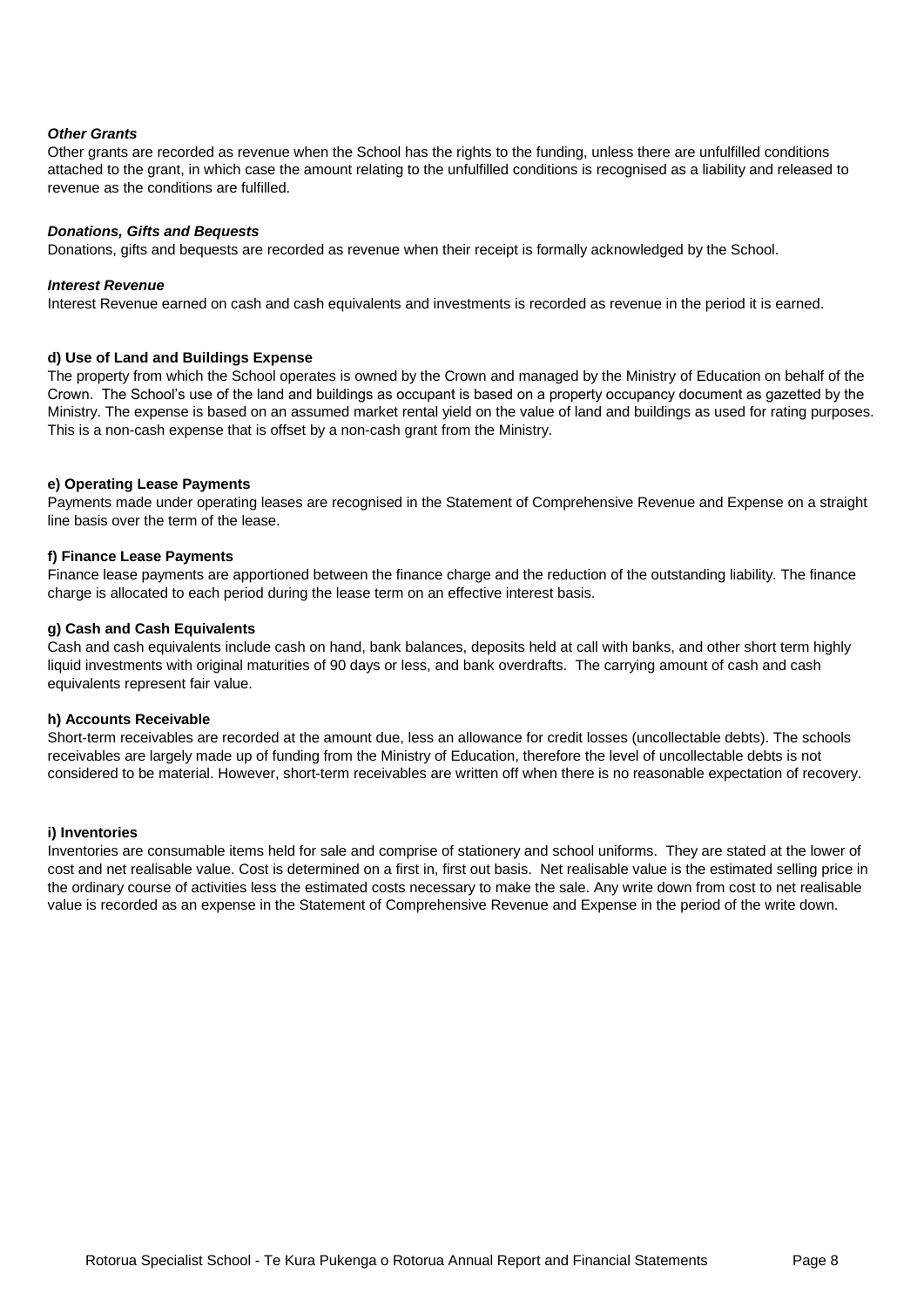## **j) Investments**

Bank term deposits are initially measured at the amount invested. Interest is subsequently accrued and added to the investment balance. A loss allowance for expected credit losses is recognised if the estimated loss allowance is not trivial.

### **k) Property, Plant and Equipment**

Land and buildings owned by the Crown are excluded from these financial statements. The Board's use of the land and buildings as 'occupant' is based on a property occupancy document.

Improvements to buildings owned by the Crown are recorded at cost, less accumulated depreciation and impairment losses.

Property, plant and equipment are recorded at cost or, in the case of donated assets, fair value at the date of receipt, less accumulated depreciation and impairment losses. Cost or fair value as the case may be, includes those costs that relate directly to bringing the asset to the location where it will be used and making sure it is in the appropriate condition for its intended use.

Property, plant and equipment acquired with individual values under \$500 are not capitalised, they are recognised as an expense in the Statement of Comprehensive Revenue and Expense.

Gains and losses on disposals (*i.e.* sold or given away) are determined by comparing the proceeds received with the carrying amounts (*i.e.* the book value). The gain or loss arising from the disposal of an item of property, plant and equipment is recognised in the Statement of Comprehensive Revenue and Expense.

### *Finance Leases*

A finance lease transfers to the lessee substantially all the risks and rewards incidental to ownership of an asset, whether or not title is eventually transferred. At the start of the lease term, finance leases are recognised as assets and liabilities in the statement of financial position at the lower of the fair value of the leased asset or the present value of the minimum lease payments. The finance charge is charged to the surplus or deficit over the lease period so as to produce a constant periodic rate of interest on the remaining balance of the liability. The amount recognised as an asset is depreciated over its useful life. If there is no reasonable certainty whether the school will obtain ownership at the end of the lease term, the asset is fully depreciated over the shorter of the lease term and its useful life.

#### *Depreciation*

Property, plant and equipment except for library resources are depreciated over their estimated useful lives on a straight line basis. Library resources are depreciated on a diminishing value basis. Depreciation of all assets is reported in the Statement of Comprehensive Revenue and Expense.

| The estimated useful lives of the assets are: |               |
|-----------------------------------------------|---------------|
| <b>Building Improvements</b>                  | 18-40 years   |
| <b>Furniture and Equipment</b>                | 5-15 years    |
| Information and Communication                 | 5 years       |
| Motor Vehicles                                | 5 years       |
| Library Resources                             | 12.5% DV      |
| Leased assets held under a Finance Lease      | Term of Lease |
|                                               |               |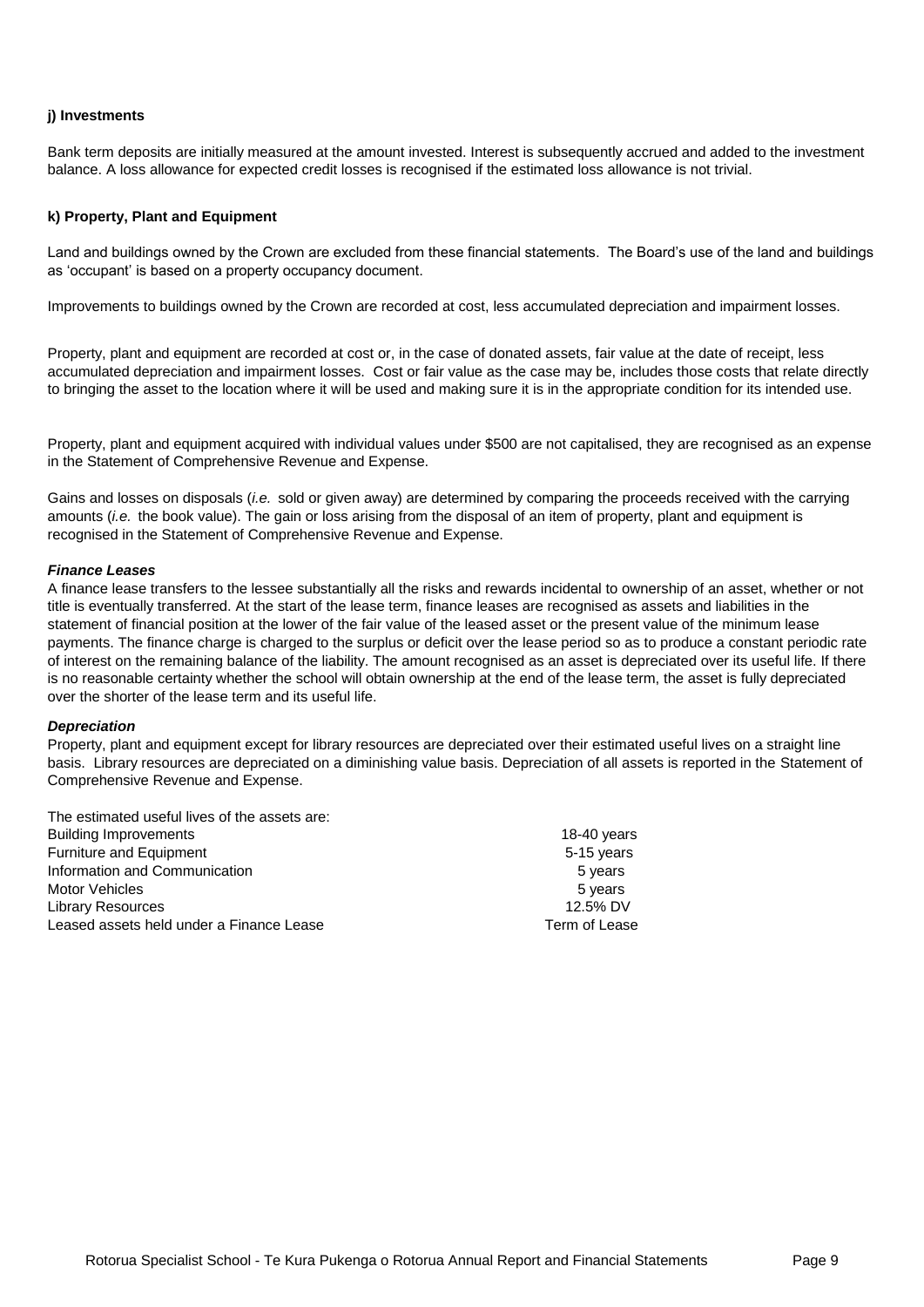# **l) Intangible Assets**

### *Software costs*

Computer software acquired by the School are capitalised on the basis of the costs incurred to acquire and bring to use the specific software. Costs associated with subsequent maintenance or licensing of software are recognised as an expense in the Statement of Comprehensive Revenue and Expense when incurred.

Computer software licences with individual values under \$1,000 are not capitalised, they are recognised as an expense in the Statement of Comprehensive Revenue and Expense when incurred.

Computer software that the school receives from the Ministry of Education is normally acquired through a non-exchange transaction and is not of a material amount. It's fair value can be assessed at time of acquisition if no other methods lead to a fair value determination. Computer software purchased directly from suppliers at market rates are considered exchange transactions and the fair value is the amount paid for the software.

The carrying value of software is amortised on a straight line basis over its useful life. The useful life of software is estimated as three years. The amortisation charge for each period and any impairment loss is recorded in the Statement of Comprehensive Revenue and Expense.

# **m) Impairment of property, plant, and equipment and intangible assets**

The school does not hold any cash generating assets. Assets are considered cash generating where their primary objective is to generate a commercial return.

# *Non cash generating assets*

Property, plant, and equipment and intangible assets held at cost that have a finite useful life are reviewed for impairment whenever events or changes in circumstances indicate that the carrying amount may not be recoverable. An impairment loss is recognised for the amount by which the asset's carrying amount exceeds its recoverable service amount. The recoverable service amount is the higher of an asset's fair value less costs to sell and value in use.

Value in use is determined using an approach based on either a depreciated replacement cost approach, restoration cost approach, or a service units approach. The most appropriate approach used to measure value in use depends on the nature of the impairment and availability of information.

If an asset's carrying amount exceeds its recoverable service amount, the asset is regarded as impaired and the carrying amount is written down to the recoverable amount. The total impairment loss is recognised in the surplus or deficit.

The reversal of an impairment loss is recognised in the surplus or deficit.

# **n) Accounts Payable**

Accounts Payable represents liabilities for goods and services provided to the School prior to the end of the financial year which are unpaid. Accounts Payable are recorded at the amount of cash required to settle those liabilities. The amounts are unsecured and are usually paid within 30 days of recognition.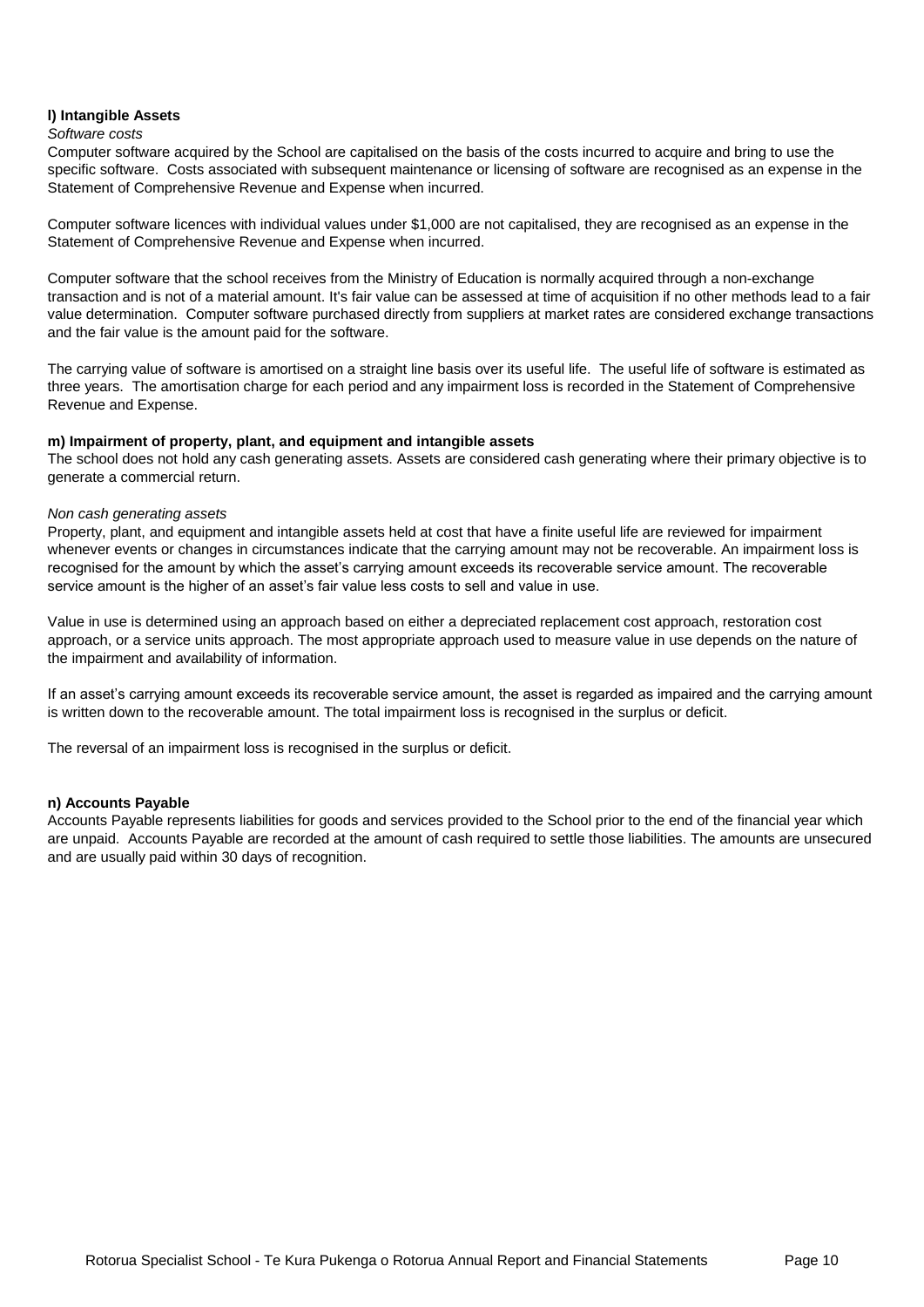# **o) Employee Entitlements**

#### *Short-term employee entitlements*

Employee benefits that are due to be settled within 12 months after the end of the period in which the employee renders the related service are measured based on accrued entitlements at current rates of pay. These include salaries and wages accrued up to balance date, and also annual leave earned, by non teaching staff, to but not yet taken at balance date.

#### *Long-term employee entitlements*

Employee benefits that are due to be settled beyond 12 months after the end of the period in which the employee renders the related service, such as long service leave and retirement gratuities, have been calculated on an actuarial basis. The calculations are based on:

• likely future entitlements accruing to staff, based on years of service, years to entitlement, the likelihood that staff will reach the point of entitlement, and contractual entitlement information; and

• the present value of the estimated future cash flows.

#### **p) Revenue Received in Advance**

Revenue received in advance relates to fees received from students and grants received where there are unfulfilled obligations for the School to provide services in the future. The fees are recorded as revenue as the obligations are fulfilled and the fees earned.

The School holds sufficient funds to enable the refund of unearned fees in relation to international students, should the School be unable to provide the services to which they relate.

The School holds sufficient funds to enable the funds to be used for their intended purpose at any time.

#### **q) Funds Held in Trust**

Funds are held in trust where they have been received by the School for a specified purpose, or are being held on behalf of a third party and these transactions are not recorded in the Statement of Revenue and Expense.

The School holds sufficient funds to enable the funds to be used for their intended purpose at any time.

#### **r) Shared Funds**

Shared Funds are held on behalf of a cluster of participating schools as agreed with the Ministry of Education. The cluster of schools operate activities outside of school control. These amounts are not recorded in the Statement of Revenue and Expense. The School holds sufficient funds to enable the funds to be used for their intended purpose.

# **s) Provision for Cyclical Maintenance**

The property from which the School operates is owned by the Crown, and is vested in the Ministry. The Ministry has gazetted a property occupancy document that sets out the Board's property maintenance responsibilities. The Board is responsible for maintaining the land, buildings and other facilities on the School site in a state of good order and repair.

Cyclical maintenance, which involves painting the interior and exterior of the School, makes up the most significant part of the Board's responsibilities outside day-to-day maintenance. The provision for cyclical maintenance represents the obligation the Board has to the Ministry and is based on the Board's ten year property plan (10YPP).

#### **t) Financial Instruments**

The School's financial assets comprise cash and cash equivalents, accounts receivable, and investments. All of these financial assets, except for investments that are shares, are categorised as "loans and receivables" for accounting purposes in accordance with financial reporting standards.

Investments that are shares are categorised as 'financial assets at fair value through other comprehensive revenue and expense' for accounting purposes in accordance with financial reporting standards.

The School's financial liabilities comprise accounts payable, borrowings, finance lease liability, and painting contract liability. All of these financial liabilities are categorised as "financial liabilities measured at amortised cost" for accounting purposes in accordance with financial reporting standards.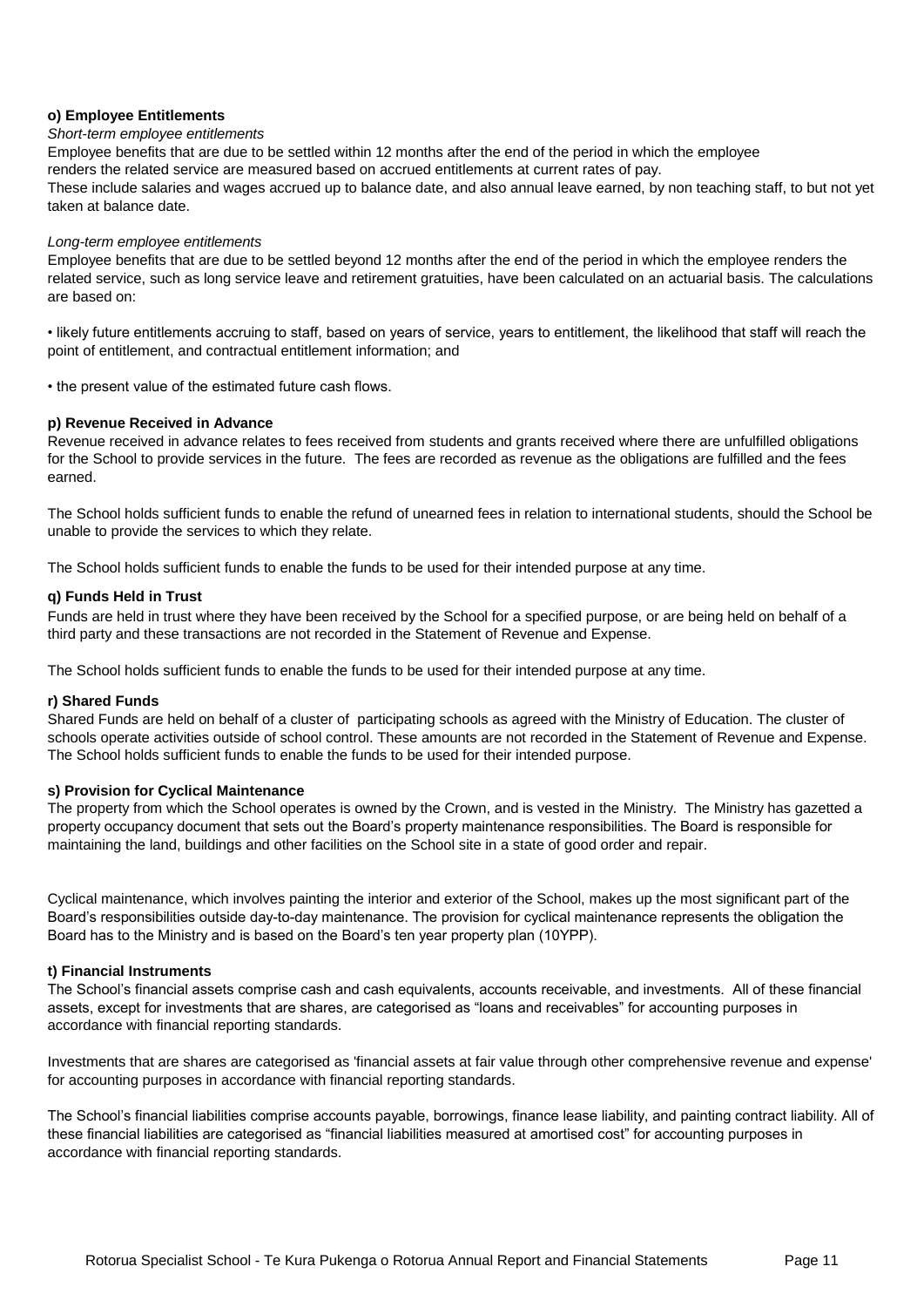# **u) Borrowings**

Borrowings on normal commercial terms are initially recognised at the amount borrowed plus transaction costs. Interest due on the borrowings is subsequently accrued and added to the borrowings balance. Borrowings are classified as current liabilities unless the school has an unconditional right to defer settlement of the liability for at least 12 months after balance date.

Borrowings include but not limited to bank overdrafts, operating leases, finance leases, painting contracts and term loans.

### **v) Goods and Services Tax (GST)**

The financial statements have been prepared on a GST exclusive basis, with the exception of accounts receivable and accounts payable which are stated as GST inclusive.

The net amount of GST paid to, or received from, the IRD, including the GST relating to investing and financing activities, is classified as a net operating cash flow in the statements of cash flows.

Commitments and contingencies are disclosed exclusive of GST.

#### **w) Budget Figures**

The budget figures are extracted from the School budget that was approved by the Board at the start of the year.

## **x) Services received in-kind**

From time to time the School receives services in-kind, including the time of volunteers. The School has elected not to recognise services received in kind in the Statement of Comprehensive Revenue and Expense.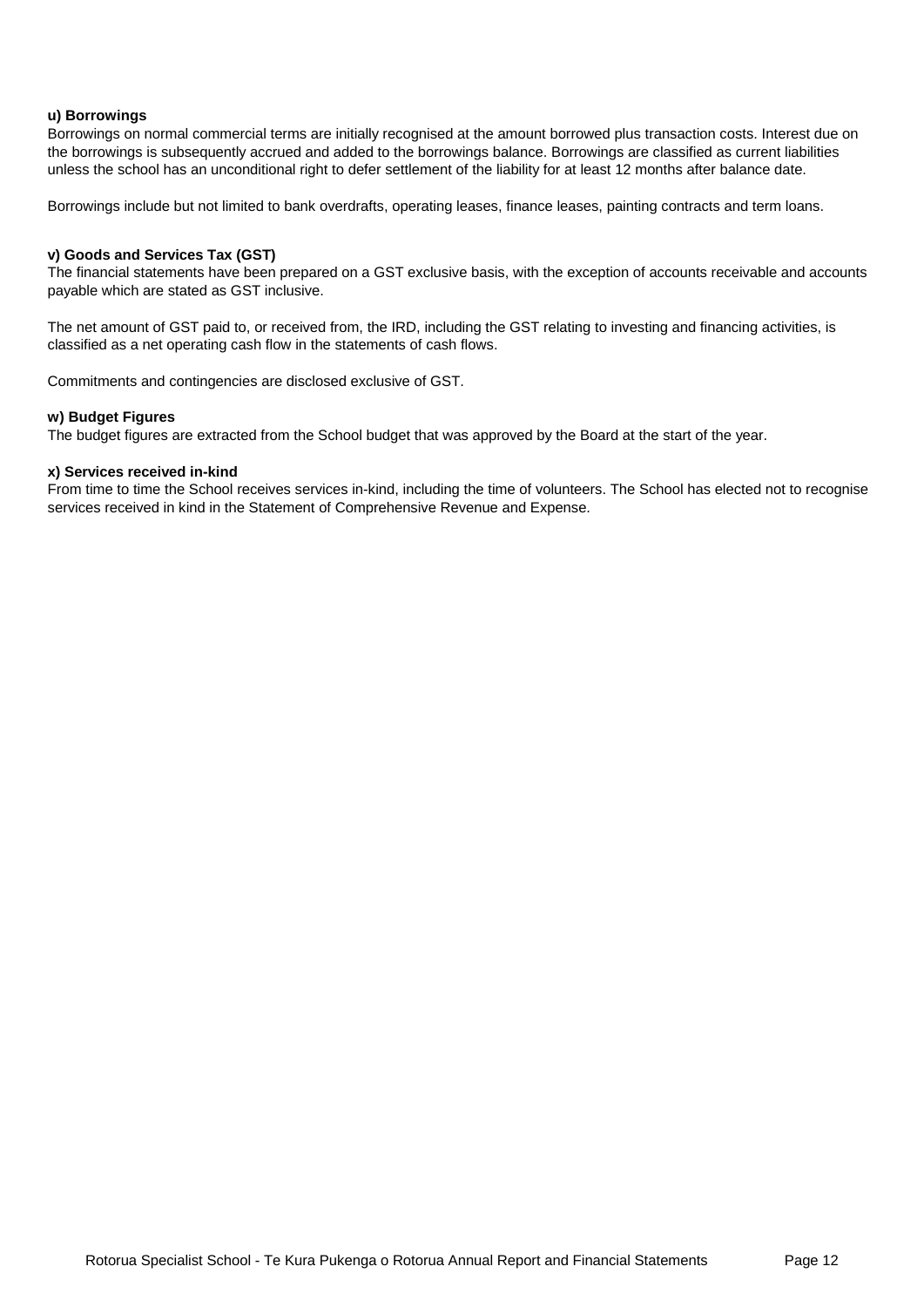#### **2. Government Grants**

|                                  | 2020               | 2020<br><b>Budget</b> | 2019      |
|----------------------------------|--------------------|-----------------------|-----------|
|                                  | <b>Actual</b><br>S | (Unaudited)           | Actual    |
| <b>Operational Grants</b>        | 692,882            | 394.958               | 349,278   |
| <b>Teachers' Salaries Grants</b> | 1,961,285          | 1,576,520             | 1,822,068 |
| Use of Land and Buildings Grants | 113.041            | 110.587               | 113.048   |
| <b>Other MoE Grants</b>          | 1,528,881          | 1.207.955             | 1,220,432 |
|                                  | 4.296.089          | 3.290.020             | 3,504,826 |

The school has opted in to the donations scheme for this year. Total amount received was \$13,650. Other MOE Grants total includes additional COVID-19 funding totalling \$156,341 for the year ended 31 December 2020.

## **3. Locally Raised Funds**

Local funds raised within the School's community are made up of:

|                                                     | 2020          | 2020<br><b>Budget</b> | 2019   |
|-----------------------------------------------------|---------------|-----------------------|--------|
|                                                     | <b>Actual</b> | (Unaudited)           | Actual |
| Revenue                                             | \$            | \$                    | \$     |
| <b>Donations</b>                                    |               |                       | 1,952  |
| Bequests & Grants                                   | 42,617        | 30,000                | 15,000 |
| Activities                                          | 392           | ۰                     | 4,606  |
| Fundraising                                         | 2,078         | $\blacksquare$        | 1,188  |
|                                                     | 45,087        | 30,000                | 22,746 |
| <b>Expenses</b>                                     |               |                       |        |
| Activities                                          | 15,316        | 19,500                | 23,456 |
|                                                     | 15,316        | 19,500                | 23,456 |
| Surplus/(Deficit) for the year Locally raised funds | 29,771        | 10,500                | (710)  |

## **4. Learning Resources**

|                                     | 2020               | 2020<br><b>Budget</b> | 2019      |
|-------------------------------------|--------------------|-----------------------|-----------|
|                                     | <b>Actual</b><br>S | (Unaudited)           | Actual    |
| Curricular                          | 276.159            | 332.050               | 277,018   |
| <b>Employee Benefits - Salaries</b> | 3,202,022          | 2,495,520             | 2,689,497 |
| <b>Staff Development</b>            | 7.907              | 18.000                | 11,108    |
|                                     | 3,486,088          | 2,845,570             | 2,977,623 |

# **5. Administration**

|                                                | 2020          | 2020<br><b>Budget</b> | 2019          |
|------------------------------------------------|---------------|-----------------------|---------------|
|                                                | <b>Actual</b> | (Unaudited)           | <b>Actual</b> |
|                                                | \$            | \$                    | \$            |
| <b>Audit Fee</b>                               | 4.164         | 4.040                 | 4,039         |
| <b>Board of Trustees Fees</b>                  | 5.200         | 7.000                 | 3,925         |
| <b>Board of Trustees Expenses</b>              | 4.342         | 7.850                 | 8,670         |
| Communication                                  | 6,920         | 9,900                 | 7,974         |
| Consumables                                    | 8.937         | 8.500                 | 7,339         |
| Other                                          | 120.912       | 94.450                | 101,299       |
| <b>Employee Benefits - Salaries</b>            | 9,838         | 14,550                | 13,567        |
| Insurance                                      | 9.083         | 7.800                 | 8.789         |
| Service Providers, Contractors and Consultancy | 8.030         | 9,000                 | 10,852        |
| Healthy School Lunch Programme                 | 70.984        |                       |               |
|                                                | 248,410       | 163,090               | 166,454       |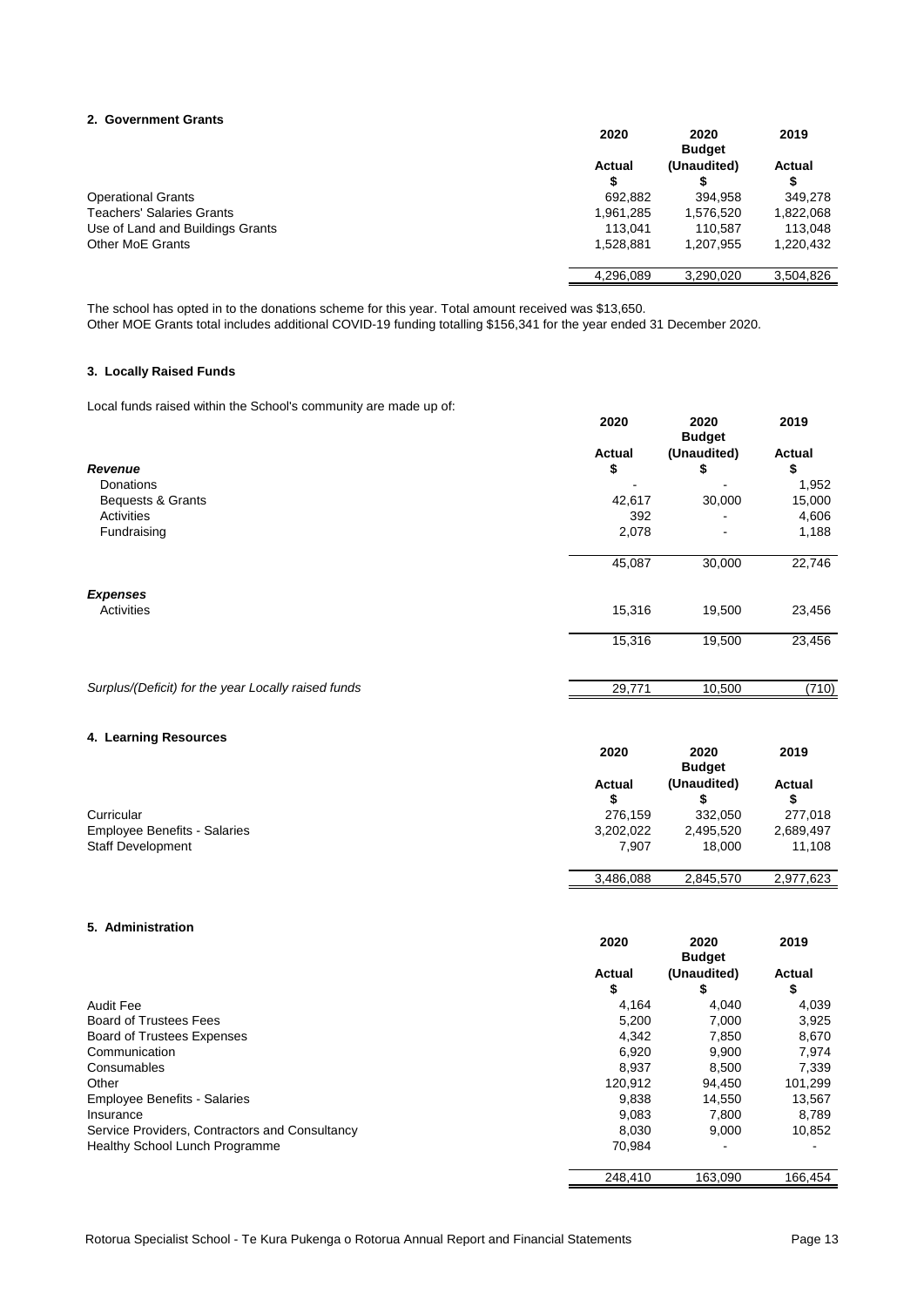### **6. Property**

|                                          | 2020          | 2020<br><b>Budget</b> | 2019          |
|------------------------------------------|---------------|-----------------------|---------------|
|                                          | <b>Actual</b> | (Unaudited)           | <b>Actual</b> |
|                                          | \$            | s.                    | \$            |
| Caretaking and Cleaning Consumables      | 19.355        | 30,000                | 22,213        |
| <b>Cyclical Maintenance Expense</b>      | 2.588         | 2.589                 | 2,589         |
| Grounds                                  | 1.385         | 8,000                 | 6,446         |
| Heat, Light and Water                    | 7.021         | 8.950                 | 8,585         |
| Rates                                    | 1.804         | 1.580                 | 1,580         |
| Repairs and Maintenance                  | 14.383        | 25.300                | 25,097        |
| Use of Land and Buildings                | 113.041       | 110.587               | 113,048       |
| Security                                 | 1.876         | 2,000                 | 1,536         |
| <b>Employee Benefits - Salaries</b>      | 37.627        | 42.500                | 37,624        |
| <b>Consultancy And Contract Services</b> | 6,495         | 1,000                 | 627           |
|                                          | 205,575       | 232,506               | 219,345       |

The use of land and buildings figure represents 8% of the school's total property value. Property values are established as part of the nation-wide revaluation exercise that is conducted every 30 June for the Ministry of Education's year-end reporting purposes.

#### **7. Depreciation**

|                                          | 2020          | 2020<br><b>Budget</b> | 2019          |
|------------------------------------------|---------------|-----------------------|---------------|
|                                          | <b>Actual</b> | (Unaudited)           | <b>Actual</b> |
|                                          | \$            |                       | \$            |
| <b>Building Improvements</b>             | 17.390        | 12,079                | 14,604        |
| Furniture and Equipment                  | 12.714        | 9.206                 | 11,131        |
| Information and Communication Technology | 44.920        | 21.612                | 26,130        |
| <b>Motor Vehicles</b>                    | 28,367        | 20,675                | 24,998        |
| <b>Leased Assets</b>                     | 10.117        | 8.449                 | 10.216        |
|                                          | 113,508       | 72,021                | 87,079        |

# **8. Cash and Cash Equivalents**

|                                          | 2020                          | 2020<br><b>Budget</b>  | 2019                |
|------------------------------------------|-------------------------------|------------------------|---------------------|
| <b>Bank Current Account</b>              | <b>Actual</b><br>S<br>431.375 | (Unaudited)<br>189.422 | Actual<br>(46, 535) |
| Cash equivalents for Cash Flow Statement | 431.375                       | 189.422                | (46, 535)           |

The carrying value of short-term deposits with original maturity dates of 90 days or less approximates their fair value.

Of the \$431,375 Cash and Cash Equivalents \$137,394 is held by the School on behalf of the Ministry of Education. These funds are required to be spent in 2022 on Crown owned school buildings under the School's Five Year Property Plan.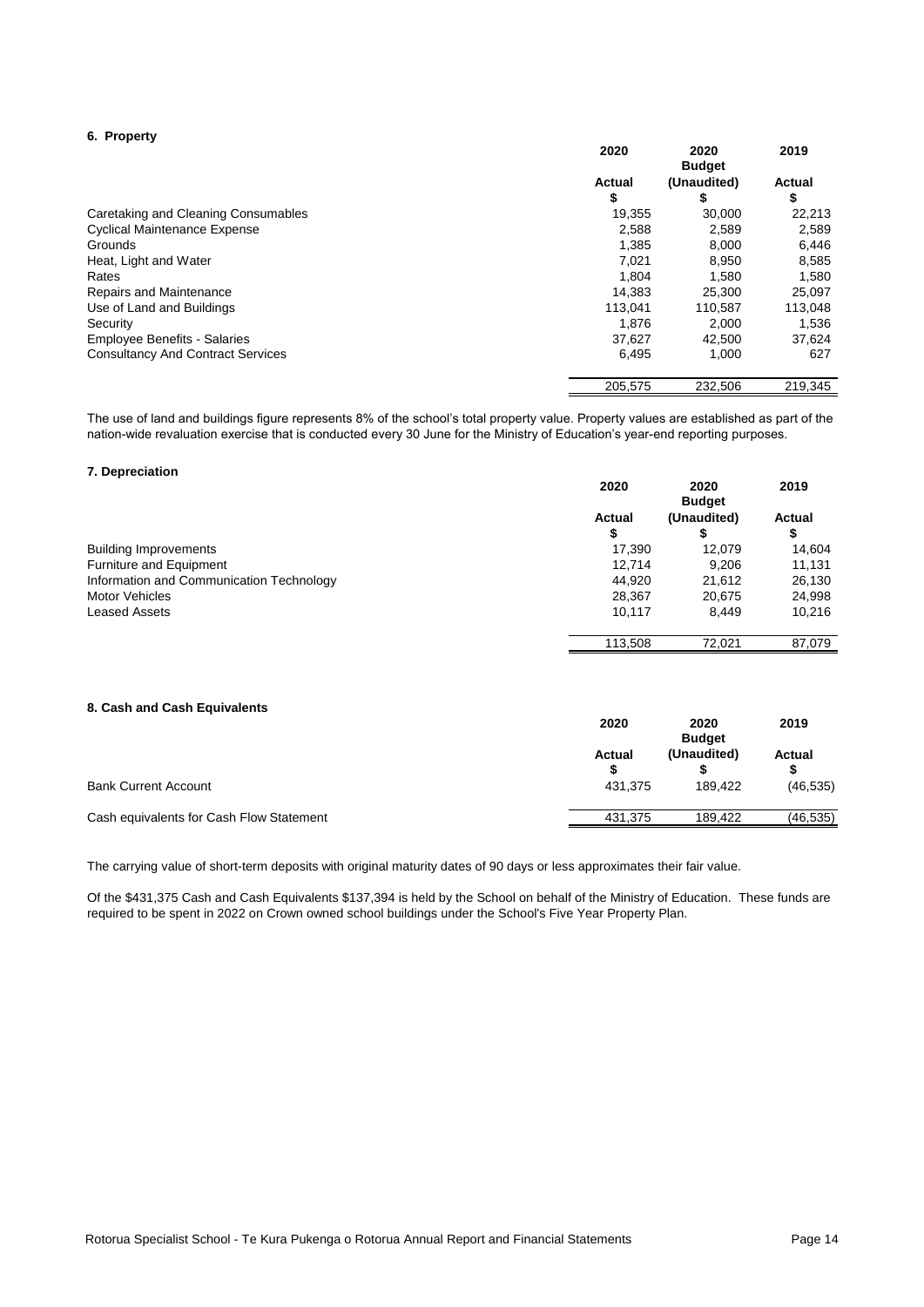#### **9. Accounts Receivable**

| 9. Accounts Receivable                     | 2020          | 2020<br><b>Budget</b> | 2019          |
|--------------------------------------------|---------------|-----------------------|---------------|
|                                            | <b>Actual</b> | (Unaudited)           | <b>Actual</b> |
|                                            | \$            | S                     | \$            |
| Receivables                                | 55.715        | 31,953                | 29,456        |
| <b>Banking Staffing Underuse</b>           | 37,510        | 96,885                | 64,743        |
| Interest Receivable                        | 148           |                       |               |
| <b>Teacher Salaries Grant Receivable</b>   | 160,029       | 114.752               | 128,602       |
|                                            | 253,402       | 243,590               | 222,801       |
|                                            |               |                       |               |
| Receivables from Exchange Transactions     | 55,863        | 31,953                | 29,456        |
| Receivables from Non-Exchange Transactions | 197,539       | 211,637               | 193,345       |
|                                            | 253,402       | 243,590               | 222.801       |

### **10. Investments**

The School's investment activities are classified as follows:

| <u>THU OUNUU HIVUUNIUNII QUIVIIUU QIU URUUNIU QU IUNUVU.</u> | 2020                | 2020<br><b>Budget</b> | 2019                |
|--------------------------------------------------------------|---------------------|-----------------------|---------------------|
|                                                              | <b>Actual</b><br>\$ | (Unaudited)           | <b>Actual</b><br>\$ |
| <b>Current Asset</b><br>Short-term Bank Deposits             | 503,432             | 280,474               | 490,953             |
| <b>Total Investments</b>                                     | 503,432             | 280.474               | 490,953             |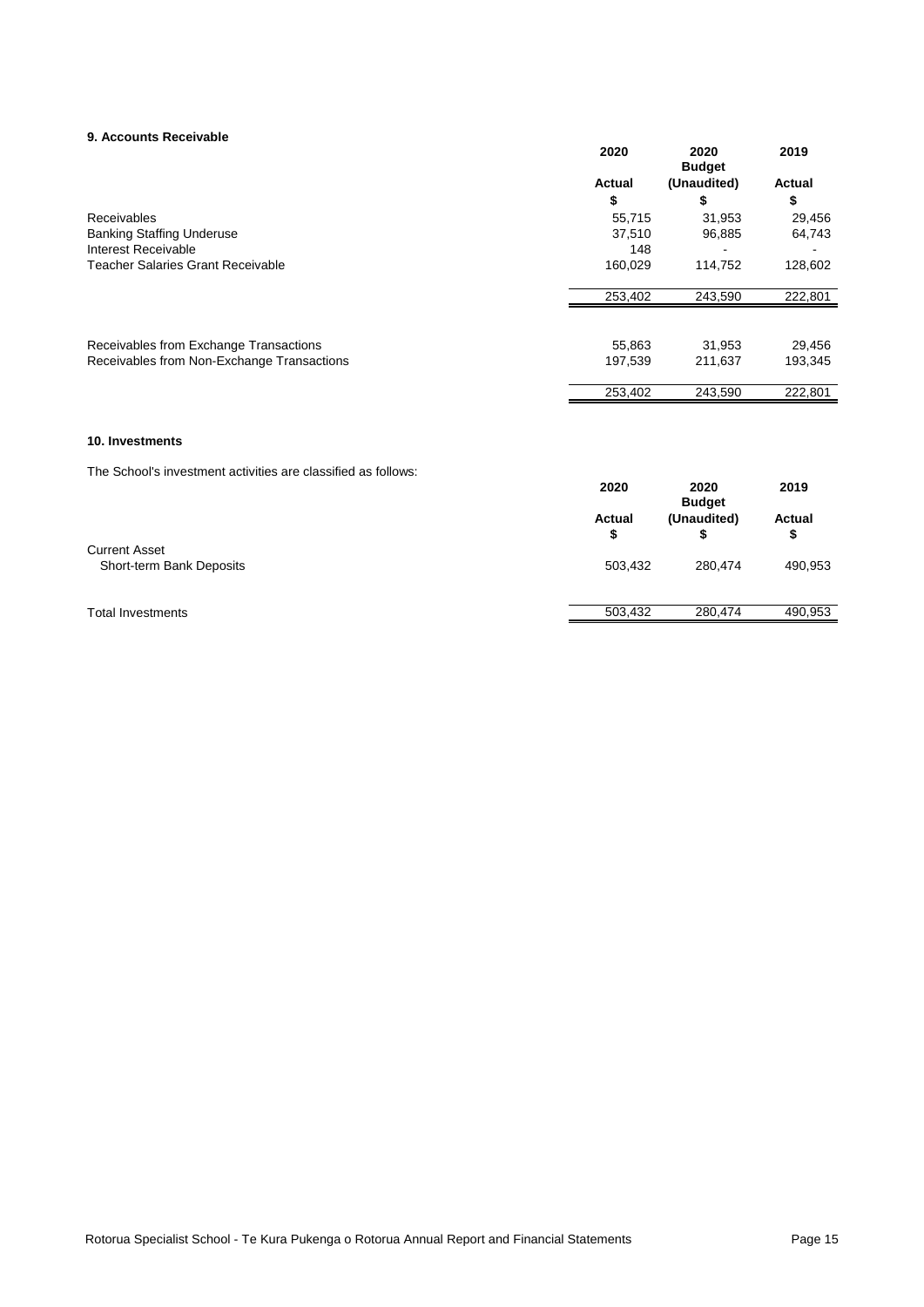# **11. Property, Plant and Equipment**

|                                    | Opening<br>Balance (NBV) | Additions | <b>Disposals</b> | Impairment               | Depreciation | Total (NBV) |
|------------------------------------|--------------------------|-----------|------------------|--------------------------|--------------|-------------|
| 2020                               |                          | \$        | \$               | \$                       |              | \$          |
| <b>Building Improvements</b>       | 371,113                  |           | -                | $\blacksquare$           | (17, 390)    | 353,723     |
| Furniture and Equipment            | 57,656                   | 19,890    | $\blacksquare$   | $\overline{\phantom{a}}$ | (12, 714)    | 64,832      |
| Information and Communication Tech | 173,353                  | 6.803     | -                | ٠                        | (44,920)     | 135,235     |
| <b>Motor Vehicles</b>              | 79.231                   | 30,865    | $\blacksquare$   | $\sim$                   | (28, 367)    | 81,729      |
| <b>Leased Assets</b>               | 16,831                   | 4.070     | $\blacksquare$   | ۰                        | (10, 117)    | 10,785      |
| Balance at 31 December 2020        | 698,184                  | 61,628    | -                |                          | (113.508)    | 646.304     |

|                               | Cost or<br><b>Valuation</b> | Accumulated<br><b>Depreciation</b> | <b>Net Book</b><br>Value |
|-------------------------------|-----------------------------|------------------------------------|--------------------------|
| 2020                          | \$                          | \$                                 | \$                       |
| <b>Building Improvements</b>  | 526,297                     | (172, 574)                         | 353,723                  |
| Furniture and Equipment       | 255,268                     | (190,436)                          | 64,832                   |
| Information and Communication | 300,366                     | (165,131)                          | 135,235                  |
| <b>Motor Vehicles</b>         | 228,793                     | (147,064)                          | 81,729                   |
| <b>Leased Assets</b>          | 35,010                      | (24, 225)                          | 10,785                   |
| <b>Library Resources</b>      | 750                         | (750)                              |                          |
| Balance at 31 December 2020   | 1.346.484                   | (700,180)                          | 646.304                  |

| 2019                               | Opening<br>Balance (NBV) | Additions | <b>Disposals</b> | Impairment     | Depreciation | Total (NBV) |
|------------------------------------|--------------------------|-----------|------------------|----------------|--------------|-------------|
| <b>Building Improvements</b>       | 299.187                  | 86,529    |                  | $\blacksquare$ | (14,604)     | 371,113     |
| Furniture and Equipment            | 35,925                   | 32.974    | (113)            | $\blacksquare$ | (11, 131)    | 57,656      |
| Information and Communication Tech | 60,923                   | 138,560   |                  | $\blacksquare$ | (26, 130)    | 173,353     |
| <b>Motor Vehicles</b>              | 53,165                   | 60,870    | (9,806)          | $\sim$         | (24,998)     | 79,231      |
| Leased Assets                      | 11.637                   | 15.410    |                  | $\sim$         | (10.216)     | 16,831      |
| Balance at 31 December 2019        | 460.837                  | 334.343   | (9.919)          |                | (87.079)     | 698.184     |

|                               | Cost or<br>Valuation | Accumulated<br><b>Depreciation</b> | <b>Net Book</b><br>Value |
|-------------------------------|----------------------|------------------------------------|--------------------------|
| 2019                          | \$                   |                                    | \$                       |
| <b>Building Improvements</b>  | 526.297              | (155,184)                          | 371,113                  |
| Furniture and Equipment       | 235,378              | (177,722)                          | 57,656                   |
| Information and Communication | 293.564              | (120,211)                          | 173,353                  |
| <b>Motor Vehicles</b>         | 211.841              | (132,610)                          | 79,231                   |
| <b>Leased Assets</b>          | 30.939               | (14, 108)                          | 16,831                   |
| <b>Library Resources</b>      | 750                  | (750)                              | -                        |
| Balance at 31 December 2019   | 1.298.769            | (600, 585)                         | 698,184                  |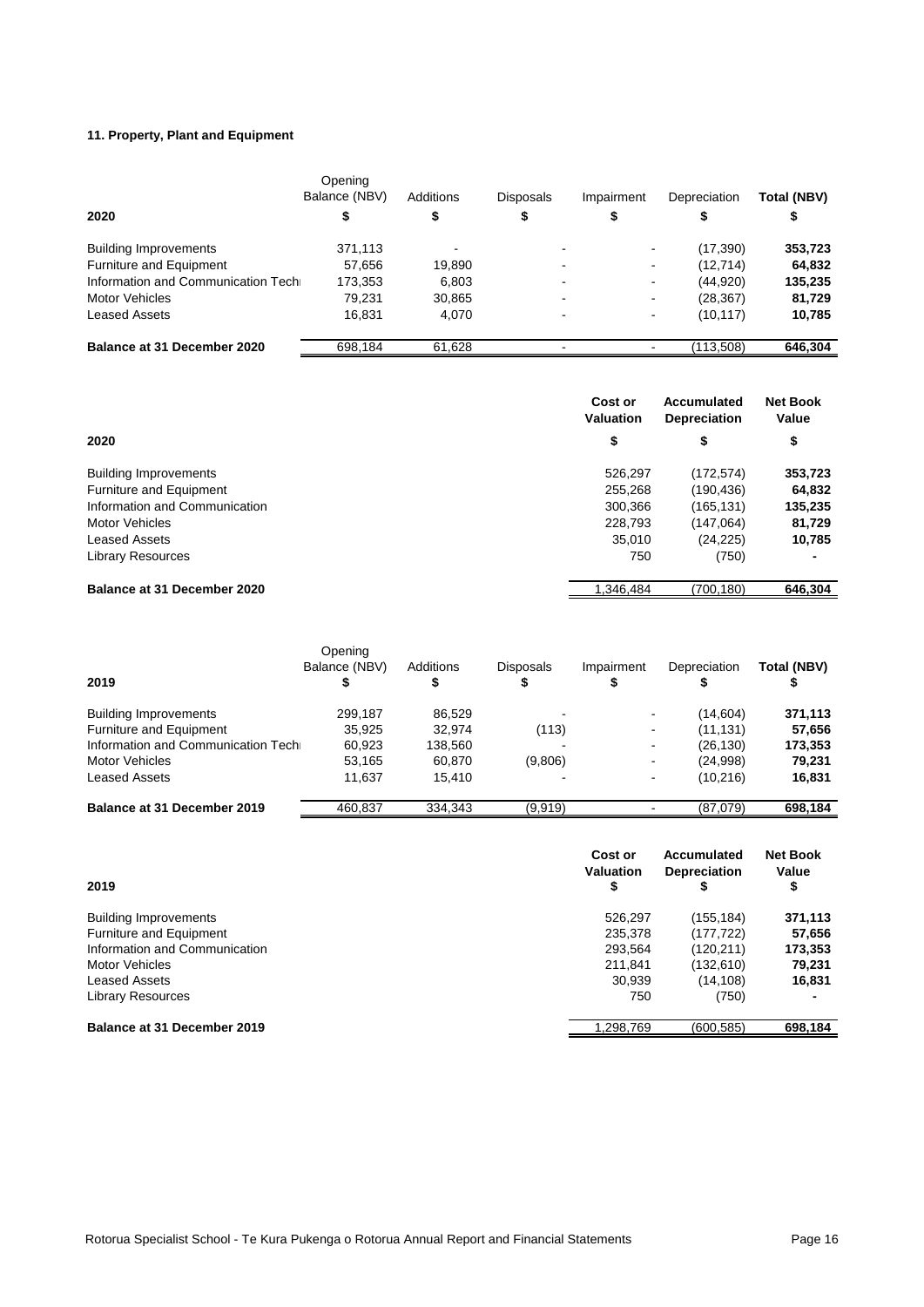#### **12. Accounts Payable**

|                                                                         | 2020    | 2020<br><b>Budget</b> | 2019          |
|-------------------------------------------------------------------------|---------|-----------------------|---------------|
|                                                                         | Actual  | (Unaudited)           | <b>Actual</b> |
|                                                                         | \$      | S                     | \$            |
| <b>Operating Creditors</b>                                              | 18,580  | 13,419                | 13,144        |
| Accruals                                                                | 6,184   | 3,921                 | 7,960         |
| Capital Accruals for PPE items                                          | 6,955   |                       | 999           |
| <b>Employee Entitlements - Salaries</b>                                 | 160,029 | 114,752               | 128,602       |
| <b>Employee Entitlements - Leave Accrual</b>                            | 9,131   | 3,230                 | 5,081         |
|                                                                         |         |                       |               |
|                                                                         | 200,879 | 135,322               | 155,786       |
|                                                                         |         |                       |               |
| Payables for Exchange Transactions                                      | 200,879 | 135,322               | 155,786       |
| Payables for Non-exchange Transactions - Taxes Payable (PAYE and Rates) |         |                       |               |
| Payables for Non-exchange Transactions - Other                          |         |                       |               |
|                                                                         | 200,879 | 135,322               | 155,786       |

The carrying value of payables approximates their fair value.

# **13. Provision for Cyclical Maintenance**

|                                           | 2020         | 2020<br><b>Budget</b> | 2019         |
|-------------------------------------------|--------------|-----------------------|--------------|
|                                           | Actual<br>\$ | (Unaudited)           | Actual<br>\$ |
| Provision at the Start of the Year        | 20,280       | 20,280                | 17,691       |
| Increase to the Provision During the Year | 2,589        | 2,589                 | 2,589        |
| Adjustment to the Provision               | (1)          |                       |              |
| Provision at the End of the Year          | 22,868       | 22,869                | 20,280       |
| <b>Cyclical Maintenance - Current</b>     | 19.432       |                       |              |
| Cyclical Maintenance - Term               | 3,436        | 22,869                | 20,280       |
|                                           | 22,868       | 22,869                | 20,280       |

## **14. Finance Lease Liability**

The School has entered into a number of finance lease agreements for computers and other ICT equipment. Minimum lease payments payable:

|                                                  | 2020          | 2020<br><b>Budget</b> | 2019   |
|--------------------------------------------------|---------------|-----------------------|--------|
|                                                  | <b>Actual</b> | (Unaudited)           | Actual |
|                                                  | S             |                       | S      |
| No Later than One Year                           | 9,350         | 7,903                 | 9,545  |
| Later than One Year and no Later than Five Years | 4,282         | 6.316                 | 9,552  |
|                                                  | 13.632        | 14.219                | 19,097 |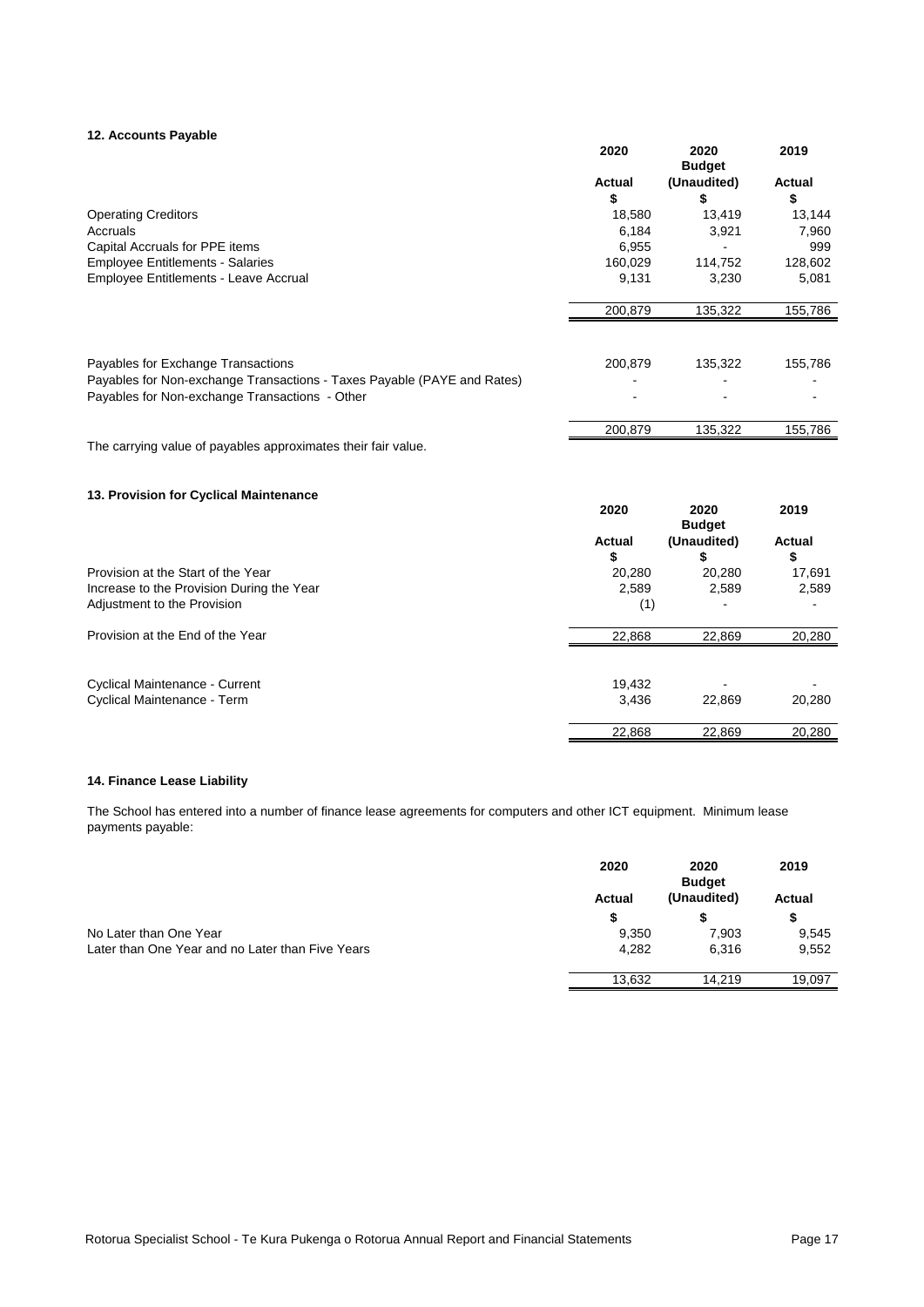#### **15. Funds Held (Owed) for Capital Works Projects**

During the year the School received and applied funding from the Ministry of Education for the following capital works projects:

|                                                  |             | Opening              | <b>Receipts</b> |                 | <b>BOT</b><br>Contribution/<br>(Write-off to | <b>Closing</b>  |
|--------------------------------------------------|-------------|----------------------|-----------------|-----------------|----------------------------------------------|-----------------|
|                                                  | 2020        | <b>Balances</b><br>C | from MoE        | <b>Payments</b> | <b>R&amp;M)</b>                              | <b>Balances</b> |
| Block B Roof & Block F Gutter Replac in progress |             | 1.279                |                 |                 |                                              | 1.279           |
| Door Widening & Kitchen Replacemer in progress   |             | (7,043)              | 120.929         | (3, 421)        |                                              | 110.465         |
| Room 1 Works                                     | in progress | 1,758                |                 | (188)           |                                              | 1,570           |
| <b>Emergency Sewerage Works</b>                  | in progress | (1,511)              |                 |                 |                                              | (1,511)         |
| 218131 Block E Roof Safety Works                 | in progress | (992)                |                 | (8,092)         |                                              | (9,084)         |
| 216803 New Classroom Base School                 | in progress |                      | 50.000          | (25, 920)       |                                              | 24.080          |
| Office Ext & Toilet Works                        | in progress |                      |                 | (11, 171)       |                                              | (11, 171)       |
| Totals                                           |             | (6,509)              | 170,929         | (48, 792)       |                                              | 115,628         |

#### **Represented by:**

Funds Held on Behalf of the Ministry of Education 137,394 Funds Due from the Ministry of Education (21,766)

115,628

**BOT** 

|                                                  | 2019        | Opening<br><b>Balances</b> | <b>Receipts</b><br>from MoE | <b>Payments</b> | ---<br>Contribution/<br>(Write-off to<br><b>R&amp;M)</b> | <b>Closing</b><br><b>Balances</b> |
|--------------------------------------------------|-------------|----------------------------|-----------------------------|-----------------|----------------------------------------------------------|-----------------------------------|
| Block B Roof & Block F Gutter Replac in progress |             | Φ<br>22.071                |                             | (20, 792)       |                                                          | 1.279                             |
| Door Widening & Kitchen Replacemer in progress   |             | (6,928)                    | 8.064                       | (8, 179)        | $\blacksquare$                                           | (7,043)                           |
| Room 1 Works                                     | in progress | (1,657)                    | 27,747                      | (24, 332)       | $\overline{\phantom{0}}$                                 | 1.758                             |
| <b>Emergency Sewerage Works</b>                  | in progress | $\overline{\phantom{0}}$   |                             | (1,511)         | $\blacksquare$                                           | (1,511)                           |
| 218131 Block E Roof Safety Works                 | in progress |                            |                             | (992)           |                                                          | (992)                             |
| Totals                                           |             | 13,486                     | 35,811                      | (55,806)        |                                                          | (6,509)                           |

#### **16. Related Party Transactions**

The School is a controlled entity of the Crown, and the Crown provides the major source of revenue to the school. The school enters into transactions with other entities also controlled by the Crown, such as government departments, state-owned enterprises and other Crown entities. Transactions with these entities are not disclosed as they occur on terms and conditions no more or less favourable than those that it is reasonable to expect the school would have adopted if dealing with that entity at arm's length.

Related party disclosures have not been made for transactions with related parties that are within a normal supplier or client/recipient relationship on terms and condition no more or less favourable than those that it is reasonable to expect the school would have adopted in dealing with the party at arm's length in the same circumstances. Further, transactions with other government agencies (for example, Government departments and Crown entities) are not disclosed as related party transactions when they are consistent with the normal operating arrangements between government agencies and undertaken on the normal terms and conditions for such transactions.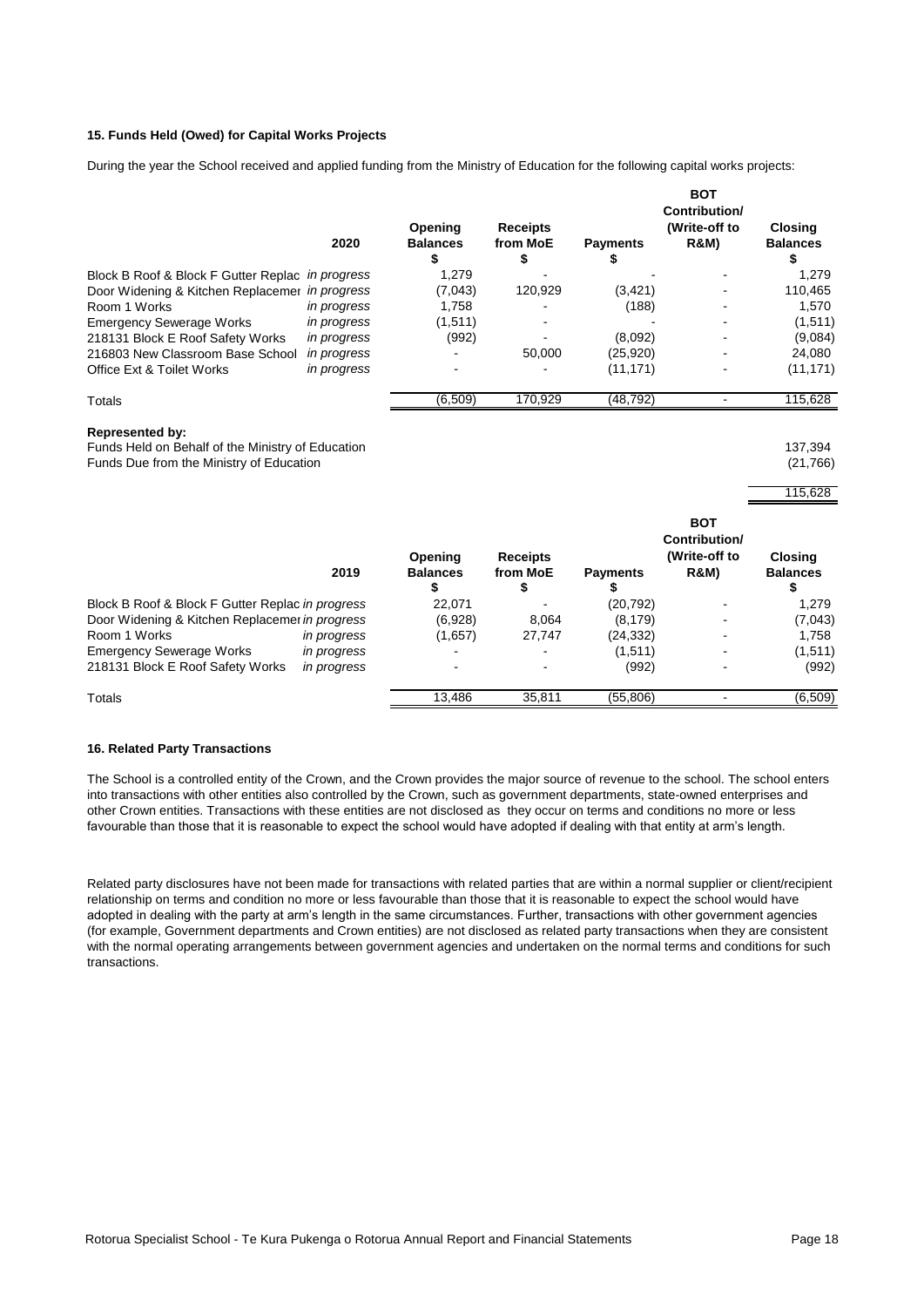#### **17. Remuneration**

#### *Key management personnel compensation*

Key management personnel of the School include all trustees of the Board, Principal, Deputy Principals and Heads of Departments.

|                                             | 2020<br><b>Actual</b><br>\$ | 2019<br><b>Actual</b><br>\$ |
|---------------------------------------------|-----------------------------|-----------------------------|
| <b>Board Members</b>                        |                             |                             |
| Remuneration                                | 5,200                       | 3,925                       |
| Full-time equivalent members                | 0.07                        | 0.05                        |
| Leadership Team                             |                             |                             |
| Remuneration                                | 456,878                     | 438,057                     |
| Full-time equivalent members                | 4.00                        | 4.07                        |
| Total key management personnel remuneration | 462,078                     | 441,982                     |
| Total full-time equivalent personnel        | 4.07                        | 4.12                        |

The full time equivalent for Board members has been determined based on attendance at Board meetings, Committee meetings and for other obligations of the Board, such as stand downs and suspensions, plus the estimated time for Board members to prepare for meetings.

#### *Principal*

The total value of remuneration paid or payable to the Principal was in the following bands:

| Salaries and Other Short-term Employee Benefits: | 2020<br>Actual<br>\$000 | 2019<br>Actual<br>\$000 |
|--------------------------------------------------|-------------------------|-------------------------|
| Salary and Other Payments                        | 150 - 160               | 150 - 160               |
| <b>Benefits and Other Emoluments</b>             | $0 - 5$                 | $3 - 4$                 |
| <b>Termination Benefits</b>                      | $\,$                    | $\,$ $\,$               |

*Other Employees*

The number of other employees with remuneration greater than \$100,000 was in the following bands:

| Remuneration<br>\$000<br>$100 - 110$ | 2020<br>2.00 | 2019<br>FTE Number FTE Number<br>1.00 |
|--------------------------------------|--------------|---------------------------------------|
|                                      | 2.00         | 1.00                                  |
|                                      |              |                                       |

The disclosure for 'Other Employees' does not include remuneration of the Principal.

#### **18. Compensation and Other Benefits Upon Leaving**

The total value of compensation or other benefits paid or payable to persons who ceased to be trustees, committee member, or employees during the financial year in relation to that cessation and number of persons to whom all or part of that total was payable was as follows:

|                  | 2020<br><b>Actual</b> | 2019<br>Actual |
|------------------|-----------------------|----------------|
| Total            | -                     | $\sim$         |
| Number of People |                       | $\sim$         |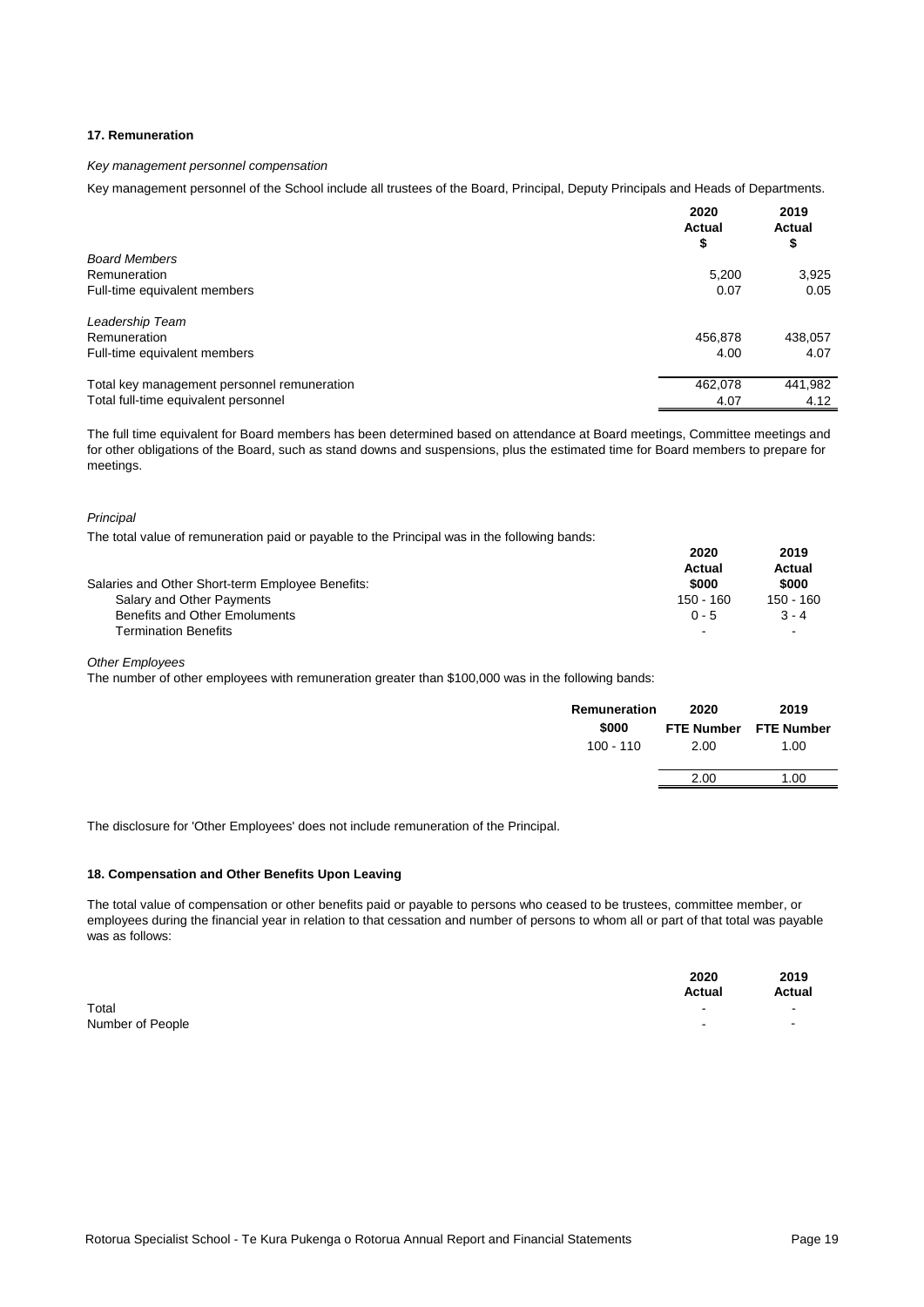#### **19. Contingencies**

There are no contingent liabilities (except as noted below) and no contingent assets as at 31 December 2020 (Contingent liabilities and assets at 31 December 2019: nil).

#### **Holidays Act Compliance – schools payroll**

The Ministry of Education performs payroll processing and payments on behalf of school boards of trustees, through payroll service provider Education Payroll Limited.

The Ministry's review of the schools sector payroll to ensure compliance with the Holidays Act 2003 is ongoing. The current phase of this review is to design potential solutions for any compliance breaches discovered in the initial phase of the Programme. Final calculations and potential impact on any specific individual will not be known until further detailed analysis and solutions have been completed.

To the extent that any obligation cannot reasonably be quantified at 31 December 2020, a contingent liability for the school may exist.

#### **20. Commitments**

#### **(a) Capital Commitments**

There are no capital commitments as at 31 December 2020 (Capital commitments at 31 December 2019: nil).

#### **(b) Operating Commitments**

There are no operating commitments as at 31 December 2020 (Operating commitments at 31 December 2019: nil).

#### **21. Managing Capital**

The School's capital is its equity and comprises capital contributions from the Ministry of Education for property, plant and equipment and accumulated surpluses and deficits. The School does not actively manage capital but attempts to ensure that income exceeds spending in most years. Although deficits can arise as planned in particular years, they are offset by planned surpluses in previous years or ensuing years.

#### **22. Financial Instruments**

The carrying amount of financial assets and liabilities in each of the financial instrument categories are as follows:

#### **Financial assets measured at amortised cost**

|                                                        | 2020          | 2020<br><b>Budget</b> | 2019      |
|--------------------------------------------------------|---------------|-----------------------|-----------|
|                                                        | <b>Actual</b> | (Unaudited)           | Actual    |
|                                                        | \$            | S                     | \$        |
| Cash and Cash Equivalents                              | 431.375       | 189,422               | (46, 535) |
| <b>Receivables</b>                                     | 253.402       | 243,590               | 222,801   |
| <b>Investments - Term Deposits</b>                     | 503,432       | 280,474               | 490,953   |
| Total Financial assets measured at amortised cost      | 1,188,209     | 713,486               | 667,219   |
| Financial liabilities measured at amortised cost       |               |                       |           |
| Payables                                               | 200.879       | 135,322               | 155,786   |
| Borrowings - Loans                                     |               |                       |           |
| <b>Finance Leases</b>                                  | 12,674        | 14.219                | 19,097    |
| <b>Painting Contract Liability</b>                     |               |                       |           |
| Total Financial Liabilities Measured at Amortised Cost | 213,553       | 149,541               | 174,883   |